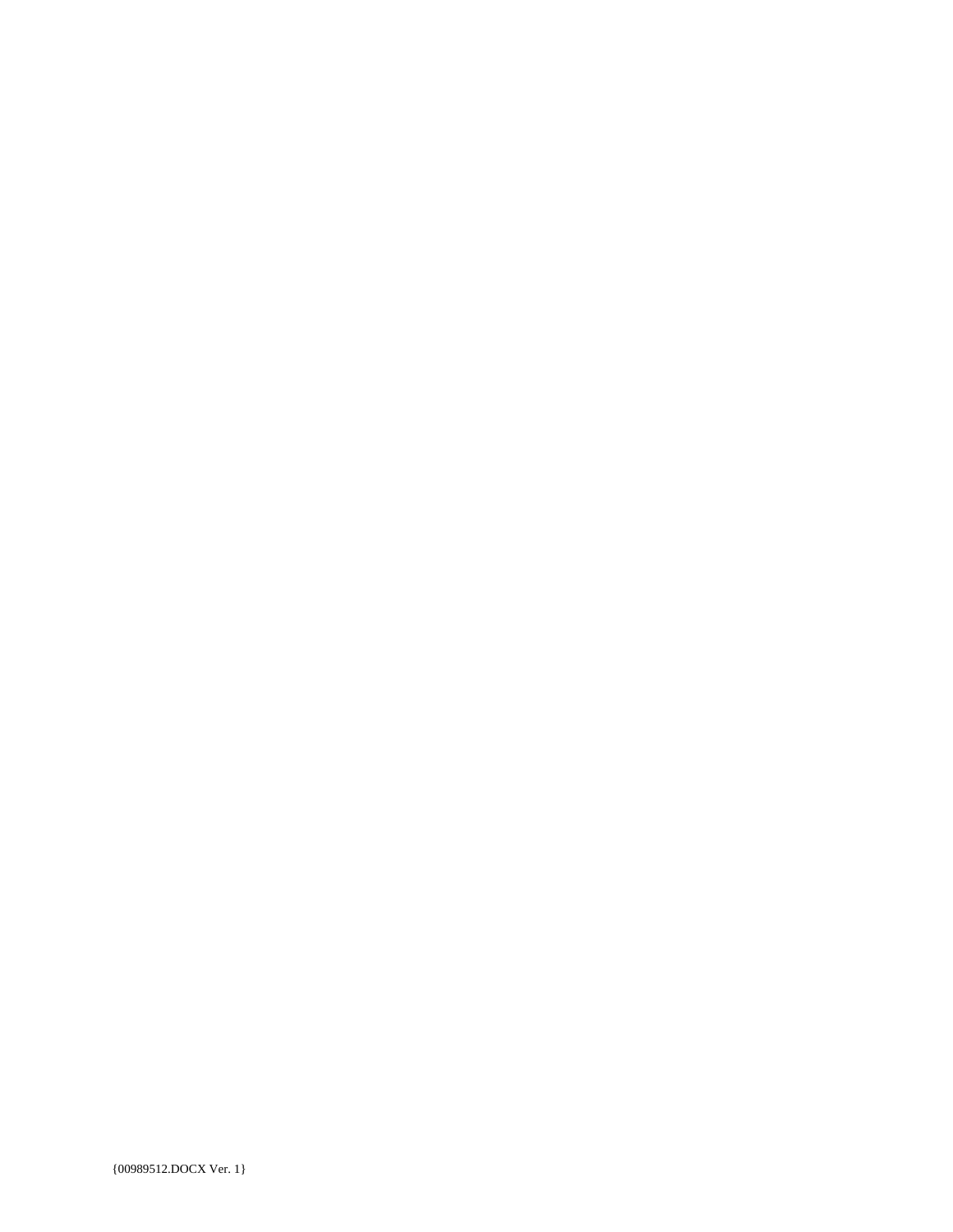# **Table of Contents**

| <b>PREAMBLE</b>   |                                                          |  |
|-------------------|----------------------------------------------------------|--|
| <b>ARTICLE 1</b>  |                                                          |  |
| <b>ARTICLE 2</b>  |                                                          |  |
| <b>ARTICLE 3</b>  |                                                          |  |
| <b>ARTICLE 4</b>  |                                                          |  |
| <b>ARTICLE 5</b>  |                                                          |  |
| <b>ARTICLE 6</b>  |                                                          |  |
| <b>ARTICLE 7</b>  |                                                          |  |
| <b>ARTICLE 8</b>  |                                                          |  |
| <b>ARTICLE 9</b>  | PAYROLL DEDUCTION OF UNION DUES, FEES AND ASSESSMENTS 11 |  |
| <b>ARTICLE 10</b> |                                                          |  |
| <b>ARTICLE 11</b> |                                                          |  |
| <b>ARTICLE 12</b> |                                                          |  |
| <b>ARTICLE 13</b> |                                                          |  |
| <b>ARTICLE 14</b> |                                                          |  |
| <b>ARTICLE 15</b> |                                                          |  |
| <b>ARTICLE 16</b> |                                                          |  |
| <b>ARTICLE 17</b> |                                                          |  |
| <b>ARTICLE 18</b> |                                                          |  |
| <b>ARTICLE 19</b> |                                                          |  |
| <b>ARTICLE 20</b> |                                                          |  |
| <b>ARTICLE 21</b> | PROTECTION FOR EMPLOYEES WHEN NOT ON REGULAR             |  |
| <b>ARTICLE 22</b> |                                                          |  |
| <b>ARTICLE 23</b> |                                                          |  |
| <b>ARTICLE 24</b> |                                                          |  |
| <b>ARTICLE 25</b> |                                                          |  |
| <b>ARTICLE 26</b> |                                                          |  |
| <b>ARTICLE 27</b> |                                                          |  |
| <b>ARTICLE 28</b> |                                                          |  |
| <b>ARTICLE 29</b> |                                                          |  |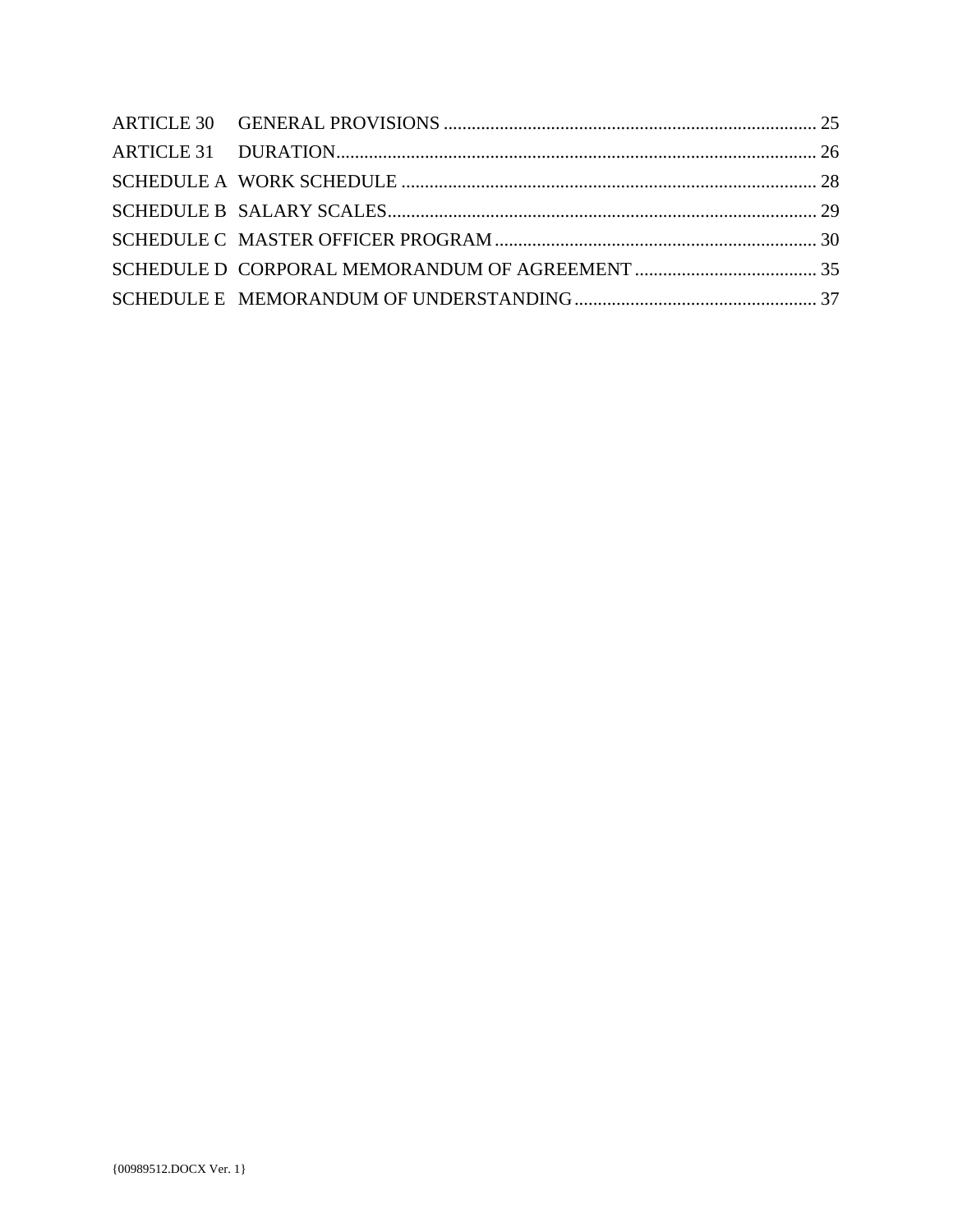## **PREAMBLE**

The following Collective Bargaining Agreement effective July 1, 2016, except as indicated otherwise, by and between the TOWN OF WESTPORT, HEREINAFTER REFERRED TO AS THE "TOWN", and the WESTPORT POLICE LOCAL 2080 AND COUNCIL #4, AMERICAN FEDERATION OF STATE, COUNTY AND MUNICIPAL EMPLOYEES, AFL- CIO, hereinafter referred to as the "UNION", is designed to maintain and promote a harmonious relationship between the TOWN and its police officers who are covered by the provisions of this Agreement, in order that more effective and progressive public service may be rendered.

It is mutually agreed as follows:

## **ARTICLE 1 RECOGNITION**

The TOWN hereby recognizes the UNION as the exclusive representative and bargaining agent for the regular full-time police officers employed by the Police Department, except the Chief of Police, Deputy Police Chiefs, Captains and Police Lieutenants.

## **ARTICLE 2 PROBATION**

#### SECTION 1.

All appointments to the Police Department shall be subject to a probationary period of eighteen (18) months for non-certified officers and six (6) months for certified police officers, except that promotions to Sergeant shall be subject to a probationary period of six (6) months; and promotions to the position of Lieutenant shall be subject to a probationary period of six (6) months.

#### SECTION 2.

A probationary patrolman/patrolwoman may be summarily dismissed without a hearing and shall not have the right to institute a grievance for said dismissal.

#### SECTION 3.

Any employee promoted for a probationary period and found to have performed unsatisfactorily during such period shall be reinstated to his/her previous position or equivalent, without loss of seniority, rank, grade or pay of his/her previous position.

#### SECTION 4.

Any employee who has satisfactorily completed his/her probation period shall be deemed to be a permanent employee in that rank.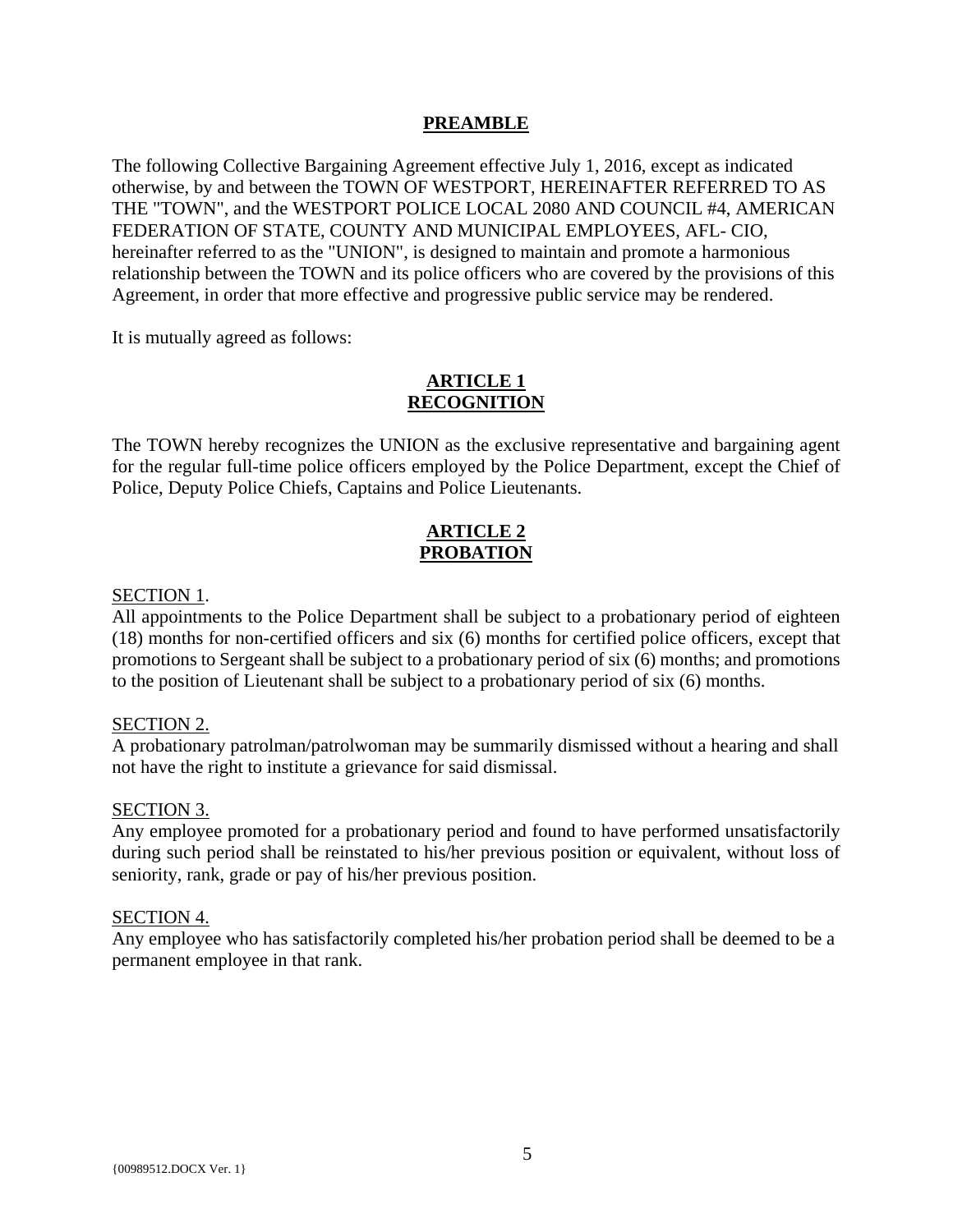## **ARTICLE 3 SENIORITY**

## SECTION 1.

Police Department seniority shall mean the total length of continuous service as a full-time officer in the Westport Police Department. An employee's length of continuous service shall not be reduced by time lost due to sick or injury leave, or any approved leave of absence or other authorized absence. Completed probationary periods shall be included in continuous service.

## SECTION 2.

Rank seniority (Sergeant) shall mean total length of continuous service of an employee as an appointee to a rank including all completed probationary periods. No employee shall acquire rank seniority in any rank for a period served in such rank in an acting capacity. During such temporary service, he/she shall continue to accrue rank seniority in his/her permanent rank.

## SECTION 3.

In the event of a force reduction in the required personnel of any rank or any change or reduction in the present Table of Organization for the Westport Police Department, rank seniority shall prevail, e.g. the employee with the least seniority in any rank will be the first to be reduced from the rank.

## SECTION 4.

In the event of need for additional personnel following a force reduction,

patrolmen/patrolwomen on lay-off shall have recall rights for one (1) year from the date of layoff and shall be recalled in the inverse order of lay-off, e.g., the last patrolman/patrolwomen laid off shall be the first entitled to recall. Departmental seniority earned prior to lay-off shall be retained. A Sergeant reduced in rank as the result of a force reduction shall be entitled to reinstatement to the applicable rank in the event of a vacancy in said rank, provided such vacancy occurs and is to be filled in the two (2) years from the date of reduction; and provided further that any rank seniority earned prior to the reduction shall be retained.

## SECTION 5.

Any two (2) or more employees having the same date of appointment or promotion, the employee who placed higher on the eligibility list from which such appointment or promotion was made, shall have the higher rank seniority rating.

## SECTION 6.

Each June 30th, during the life of this Agreement, a departmental and rank seniority list will be published and posted on the official department bulletin board.

## **ARTICLE 4 PROMOTIONS**

## SECTION 1.

The First Selectman and the Chief of Police may, from time to time, and shall, pursuant to this Article, cause competitive examinations to be held by an independent agency. The Personnel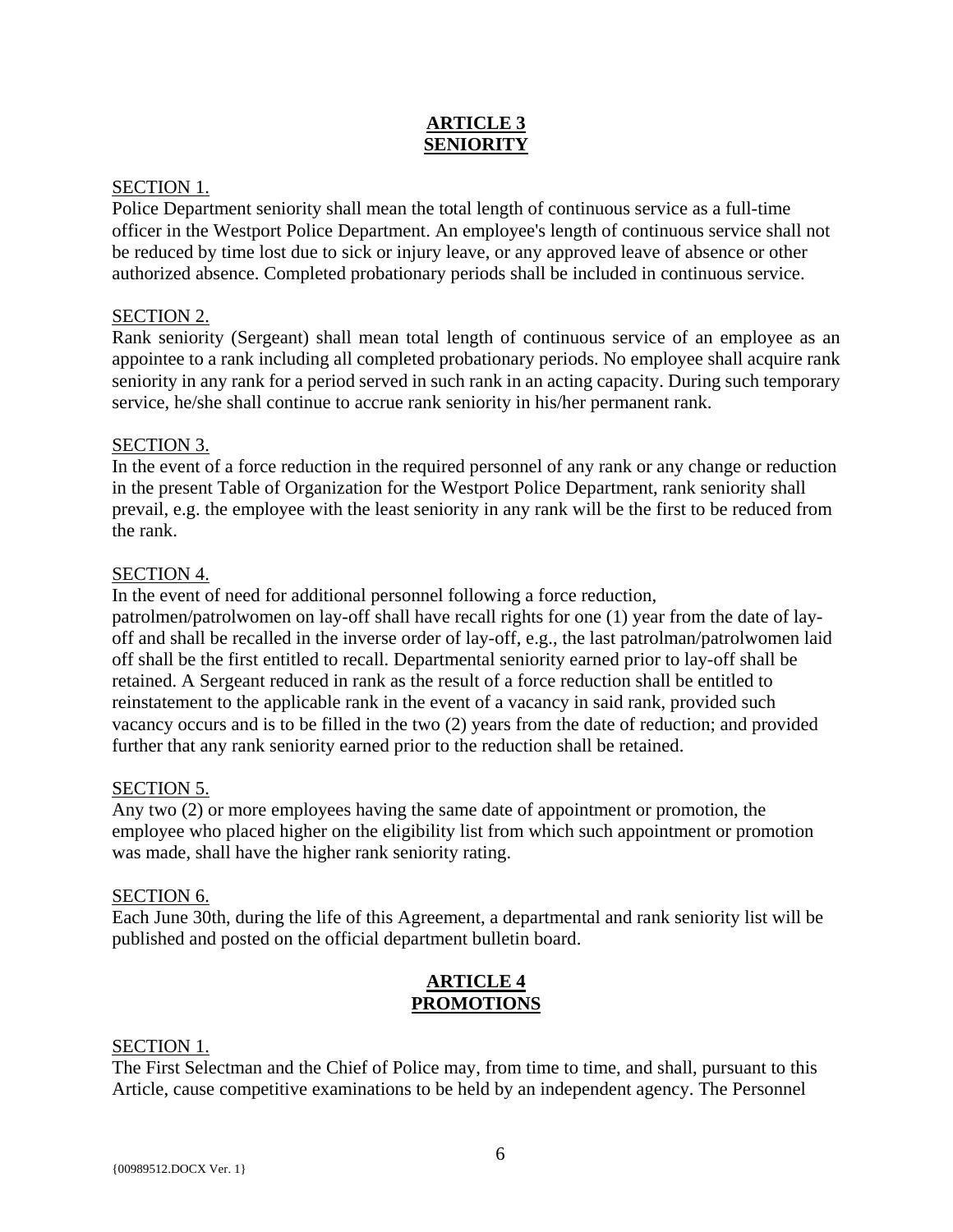Director reserves the right to make the final choice of agency after meeting with the Union Executive Committee. Each examination shall be open to only those persons who meet the minimum qualifications established in this Article for the rank/classification for which such examination is being conducted. Each candidate who meets such minimum requirements/qualifications shall be permitted to participate in all parts of the examination, provided he/she has attained a minimum grade of seventy percent (70%) in the written examination. Every reasonable effort shall be made to hold the oral examination within sixty (60) calendar days of receipt of the written scores. Service ratings or evaluations and seniority points as provided in this Article shall be a part of any such examination. All employees who receive a final total passing grade/score of seventy percent (70%) in an examination for a certain classification and/or rank shall be placed on the eligibility list for such rank/classification in the order of their final total grade/score in such examination. Such eligibility list shall be posted by the TOWN on the official departmental bulletin board showing each part of the examination.

#### SECTION 2.

A) The following minimums in years of service and acquired rank in the Westport Police Department shall be required for eligibility for participation in an examination for promotion or permanent placement in the below listed rank classifications:

| Detective<br>Desk Officer: | Three (3) years of regular continuous active service immediately.<br>preceding the closing date of the application for such promotional<br>examination. The eligibility list for this position shall be in effect for a<br>period of eighteen (18) months and such duration period shall commence<br>in accordance with the provisions specified in this Article. |
|----------------------------|-------------------------------------------------------------------------------------------------------------------------------------------------------------------------------------------------------------------------------------------------------------------------------------------------------------------------------------------------------------------|
| Sergeant:                  | Five (5) years of regular continuous active service immediately preceding<br>the closing date of the application for such promotional examination.                                                                                                                                                                                                                |

B) Sergeants who have served in that capacity for least six (6) months and who have completed seven (7) years of regular continuous active service in the Westport Police Department immediately preceding the closing date of the application for such promotional examination shall be eligible to participate in an examination for the rank of Lieutenant.

## SECTION 3.

Seniority points shall be given in all aforesaid examinations by adding to the final grade of each candidate one quarter  $(1/4)$  point, up to a maximum of five  $(5)$  points, for each year of continuous service as a full-time police officer in the Westport Police Department in his/her respective rank on the closing date of the application for such promotional examination. If a tie exists after a score is established for any such examination by totaling the score/grade of the written examination, the oral examination, service/performance rating, and seniority points, the higher rating shall be determined by the highest combination score/grade of the individual's written examination, oral examination grade and service/performance rating. The Chief of Police reserves the right, after discussion with the Executive Committee of the Union, to determine the weights to be assigned to each portion of the examination. Such weights shall be posted in advance of the examination and provided, however, that in the case of an examination for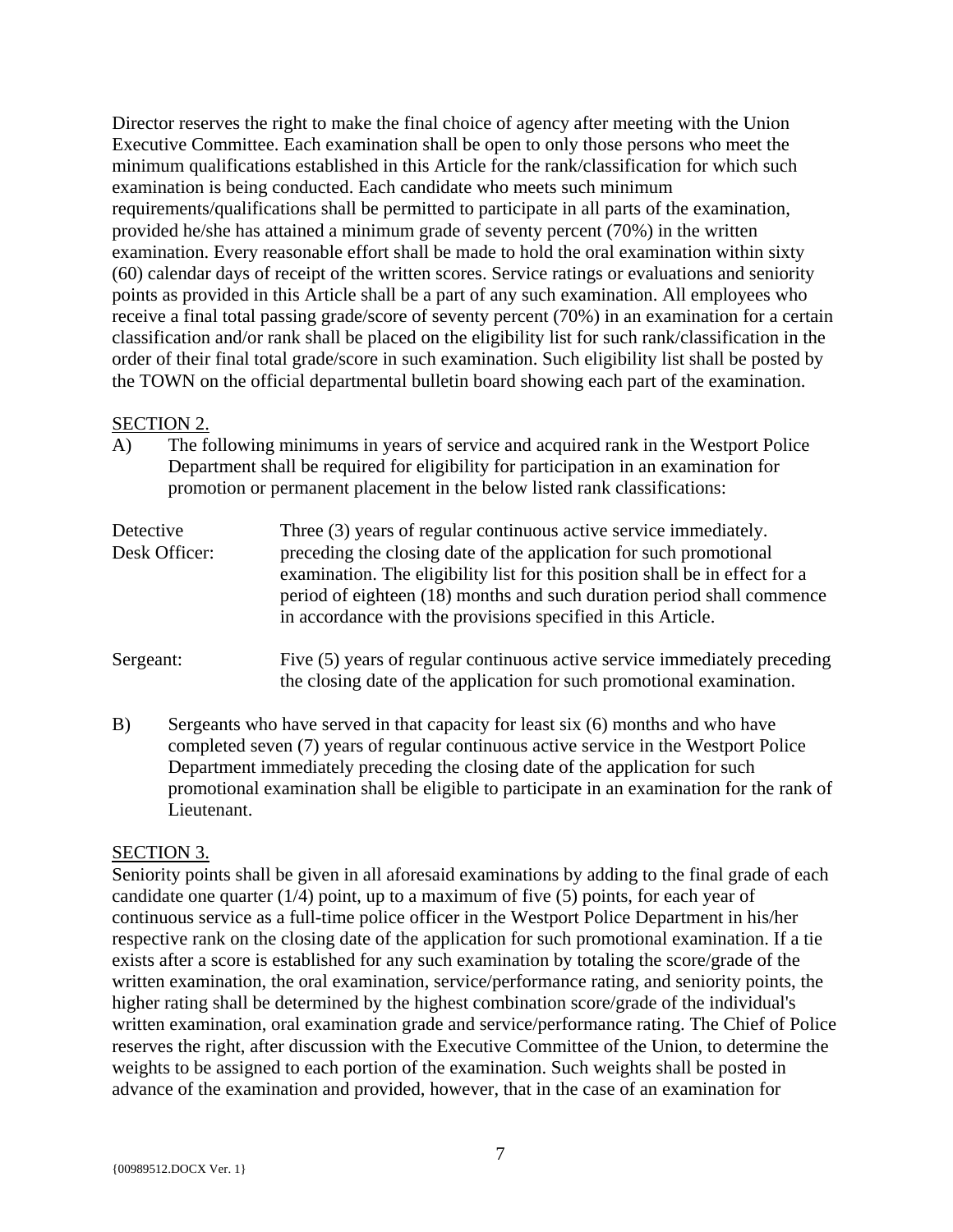Detective and Desk Officer, the nature of the examinations, whether written and/or oral, shall be determined by the Chief of Police after discussion with the Executive Committee of the Union.

## SECTION 4.

Whenever a vacancy is created in a promotional position (Sergeant or Lieutenant) in the Westport Police Department, and an eligibility list established in accordance with this Article exists for the rank to which the position is allocated, the Chief of Police shall recommend to the First Selectman who shall appoint the person standing highest on such eligibility list to fill such vacancy within thirty (30) days of the date on which such vacancy is created, except as provided in Article 3, Section 4.

## SECTION 5.

In any case where a vacancy occurs and the eligibility list has less than thirty (30) days to its expiration, then the person standing highest on such list shall be recommended and appointed forthwith, or in the case of the absence of the Chief of Police and/or First Selectman at the time of the vacancy, at the earliest convenient date.

## SECTION 6.

Whenever a vacancy is created in a promotional position, (Sergeant or Lieutenant), in the Westport Police Department, and an eligibility list does not exist for that rank, the Chief of Police shall initiate steps within fifteen (15) days of the date on which such vacancy was created for a competitive examination to be held in accordance with the provisions of this Article for the purpose of establishing an eligibility list for that rank. After an eligibility list is established for such rank, the First Selectman shall appoint the person standing highest on such eligibility list to fill such vacancy within thirty (30) days of the date on which the last appeal from the results of such examination is processed and determined. If no appeal has been filed from such results within said thirty (30) days, the First Selectman shall make the appropriate appointment within such thirty (30) day period or as outlined in Section 5 above.

Except as otherwise provided in this Agreement, an eligibility list created pursuant to this section shall be valid for two (2) years commencing with the date of the first appointment made from such list.

The provisions of this Article also shall apply to developing eligibility lists for Detectives and Desk Officers, except that these shall be valid for eighteen (18) months commencing with the date of first appointment from the particular list. The Chief of Police will make the assignments from the top person on these lists.

## SECTION 7.

All regular assignments as Detective and/or Desk Officer shall be made from an eligibility list as provided in this Article. Any employee so assigned may be reassigned at the discretion of the Chief of Police and such assignment shall not be considered as permanent placement.

## SECTION 8.

This Article shall not void any eligibility lists that are valid or active upon the execution or imposition date of this Agreement.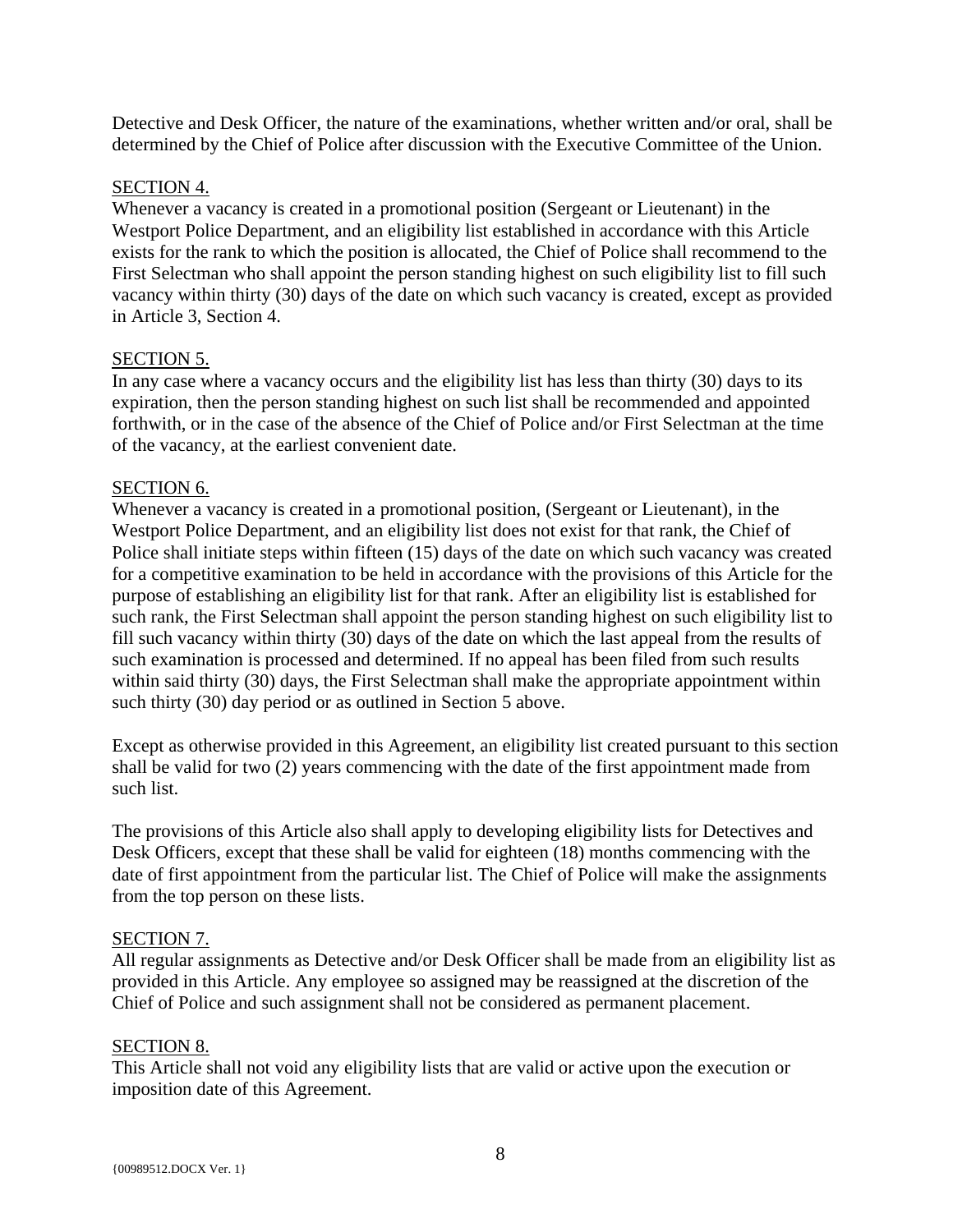#### SECTION 9.

In all other respects, promotions and/or placements shall be subject to the rules and regulations as promulgated from time to time by the Chief of Police.

## **ARTICLE 5 TRAINING-DETECTIVE BUREAU**

#### SECTION 1.

The Chief of Police may assign one (1) patrolman/patrolwomen to the Detective Bureau for a period not to exceed one (1) year for training purposes. No such officer shall be entitled to additional compensation, during such period, nor shall he/she be assigned for more than one (1) training period.

#### **ARTICLE 6 NON-DISCRIMINATION**

#### SECTION 1.

It is the policy of the TOWN and the UNION that there shall be no discrimination because of race, creed, color, age, sex or national origin in the hiring of employees and the provisions of the Agreement shall be applied to all employees covered by it without regard to race, creed, color, age, sex or national origin.

## **ARTICLE 7 DISCIPLINARY ACTION**

#### SECTION 1.

If action is taken by the First Selectman to remove an employee, other than a probationary patrolman/patrolwomen as provided by Chapter 3, Section 5, of the Westport Town Charter, and in the judgment of the employee this action is taken without just cause, he/she, within thirty (30) days after, such action is taken, may ask the First Selectman to meet with the Union's Grievance Committee for the purpose of resolving the dispute. If the employee fails to initiate such request within the said thirty (30) days, the dismissal shall be final and binding. If no agreement is reached between the First Selectman, and the UNION with respect to the action of the First Selectman, the UNION may, not later than (10) days after receipt of the written determination by the First Selectman, submit a request for arbitration, in writing, to the Connecticut State Board of Mediation and Arbitration. The TOWN may at its option elect to have the grievance heard by the American Arbitration Association provided that the TOWN pays the cost of the arbitrator and the American Arbitration Association fee. The decision of the Board/Arbitrator shall be final and binding on all parties.

#### SECTION 2.

Nothing contained herein shall prevent any employee from representing himself/herself in these appeal proceedings before the First Selectman.

#### SECTION 3.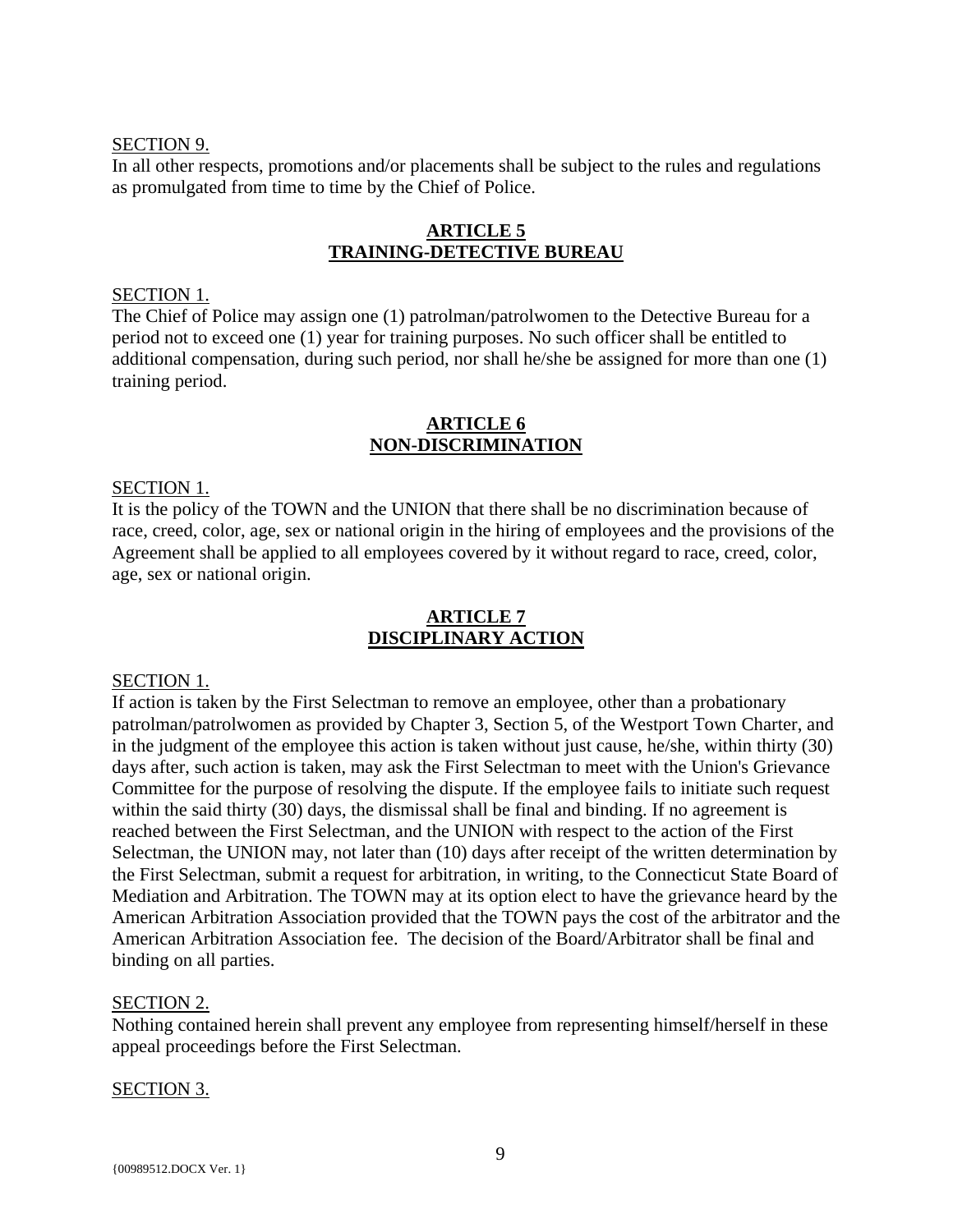An employee who is called to the Office of, a Deputy Chief, Chief of Police, or First Selectman or his/her respective designee for disciplinary action, other than dismissal, may request the presence of the Local Union President and his/her designated alternate for further conference within three (3) days with a Deputy Chief, Chief of Police, or First Selectman and thereafter may use the grievance procedures. If the employee does not request same, it shall not constitute a waiver of the employee's rights under Article 8.

## **ARTICLE 8 GRIEVANCE PROCEDURES**

#### SECTION 1.

Should any employee or group of employees feel aggrieved by any conditions of employment, adjustments shall be sought as follows:

#### STEP 1.

The UNION shall submit the grievance in writing to the Chief of Police, setting forth the nature of the grievance. Within three (3) days after the Chief of Police receives the grievance, he/she shall meet with the representatives of the UNION for the purposes of adjusting or resolving the grievance.

#### STEP 2.

If the grievance is not resolved by the Chief of Police to the satisfaction of the UNION within five (5) days after such meeting, the UNION may present such grievance in writing within seven (7) days thereafter, to the First Selectman. Within seven (7) days after the First Selectman receives such grievance, he/she shall meet with the representative of the UNION for the purpose of adjusting or resolving the grievance.

#### STEP 3.

If the grievance is not resolved by the First Selectman to the satisfaction of the UNION within five (5) days after such meeting, the UNION may within ten (10) days thereafter submit the dispute to arbitration by the Connecticut State Board of Mediation and Arbitration. The TOWN may at its option elect to have the grievance heard by the American Arbitration Association provided that the TOWN pays the cost of the arbitrator and the American Arbitration Association fee.

The parties agree that any and all disputes concerning the arbitrability, application or interpretation of a specific provision of the Agreement shall be committed solely and exclusively to the arbitrator named herein for final and binding decision. The decision of such Board/Arbitrator shall be final and binding on all parties.

#### SECTION 2.

Nothing contained herein shall prevent any employee from presenting his/her own grievance and representing himself/herself.

#### SECTION 3.

The arbitrator shall not have authority to change, modify, or amend this Agreement.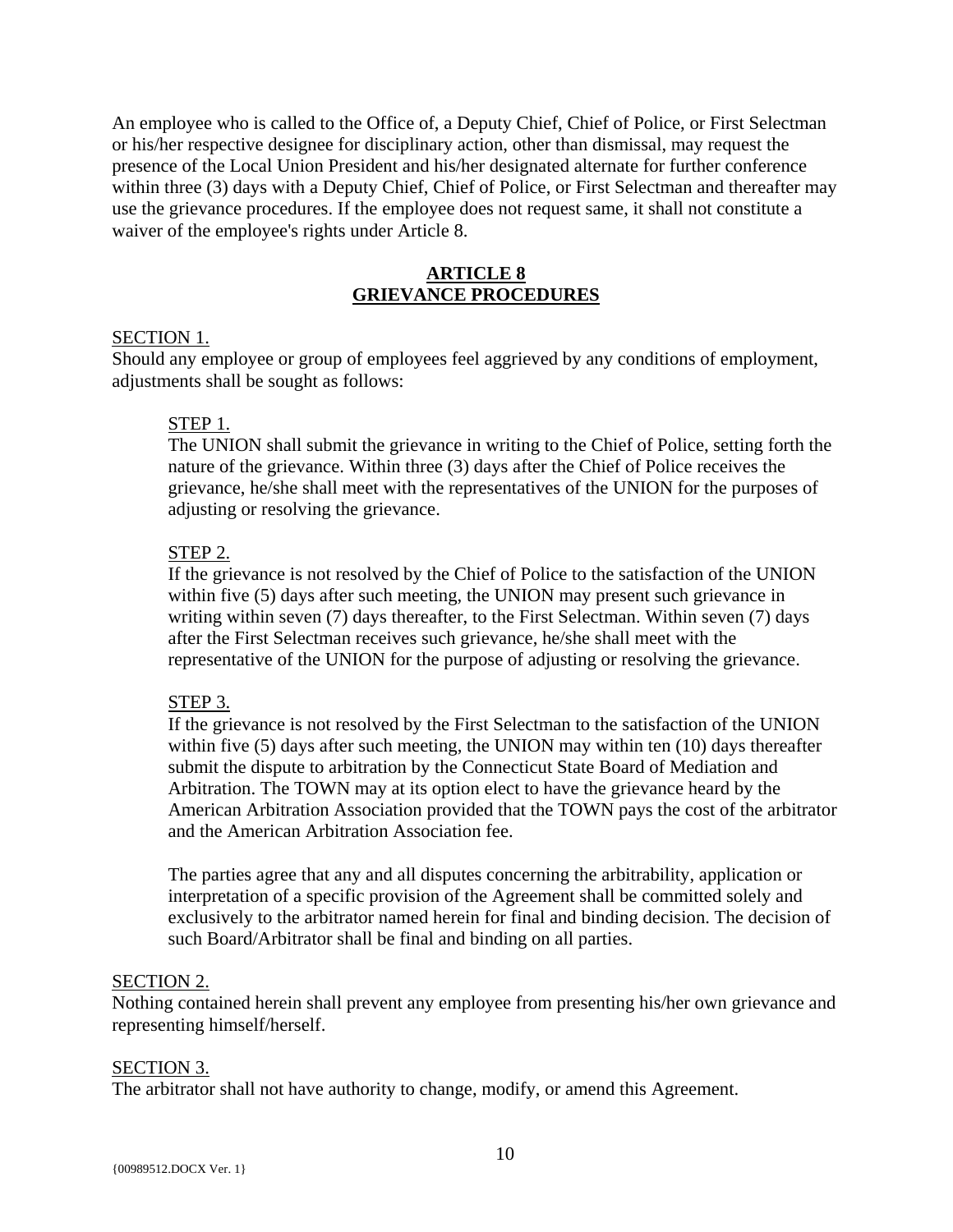## SECTION 4.

If an aggrieved employee or group of employees fail to file a grievance under this section within sixty (60) days of the occurrence leading to the grievance, then such grievance shall be deemed waived, all other rights hereunder shall be considered waived, and neither the Connecticut State Board of Mediation and Arbitration or the American Arbitration Association shall have no jurisdiction in the matter.

## SECTION 5.

Time limits prescribed in this Article may be extended by mutual agreement in writing by both parties; and it is further agreed that neither party shall unreasonably withhold agreement to extend any time limits as requested by the other party.

## **ARTICLE 9 PAYROLL DEDUCTION OF UNION DUES, FEES AND ASSESSMENTS**

## SECTION 1.

The TOWN agrees to deduct from the earned wages of each employee UNION dues or service fees as determined by the UNION and remit same to the UNION Treasurer, provided however, that no such deduction shall be made on behalf of any employee without the written authorization on an appropriate form submitted in advance by the employee. Such remittance to the UNION Treasurer shall be made no later than the 10th day of the month following the month in which the deduction was made.

## SECTION 2.

All employees covered by this Agreement and those who are not members of the UNION but covered by this Agreement, as a condition of employment, shall either join the UNION as a dues paying member or pay a service fee to be payroll deducted and remitted to the UNION Treasurer by the TOWN or paid monthly by the employee directly to the UNION Treasurer.

## SECTION 3.

Any newly hired employee, covered by the terms of this Agreement, as a condition of employment, shall, after completion of his/her eighteen (18) month probationary period, either join the UNION as a dues paying member or pay a service fee to be payroll deducted and remitted to the UNION Treasurer each such pay date by the TOWN or paid monthly by the employee directly to the UNION Treasurer.

## SECTION 4.

The UNION agrees to indemnify and hold harmless the TOWN for any loss or damages arising from the operation of this Article. It is also agreed that neither any employee nor the UNION shall have any claims against the TOWN for any deductions made or not made, as the case may be, unless a claim of error is made in writing to the TOWN within thirty (30) days after the date such deductions were or should have been made.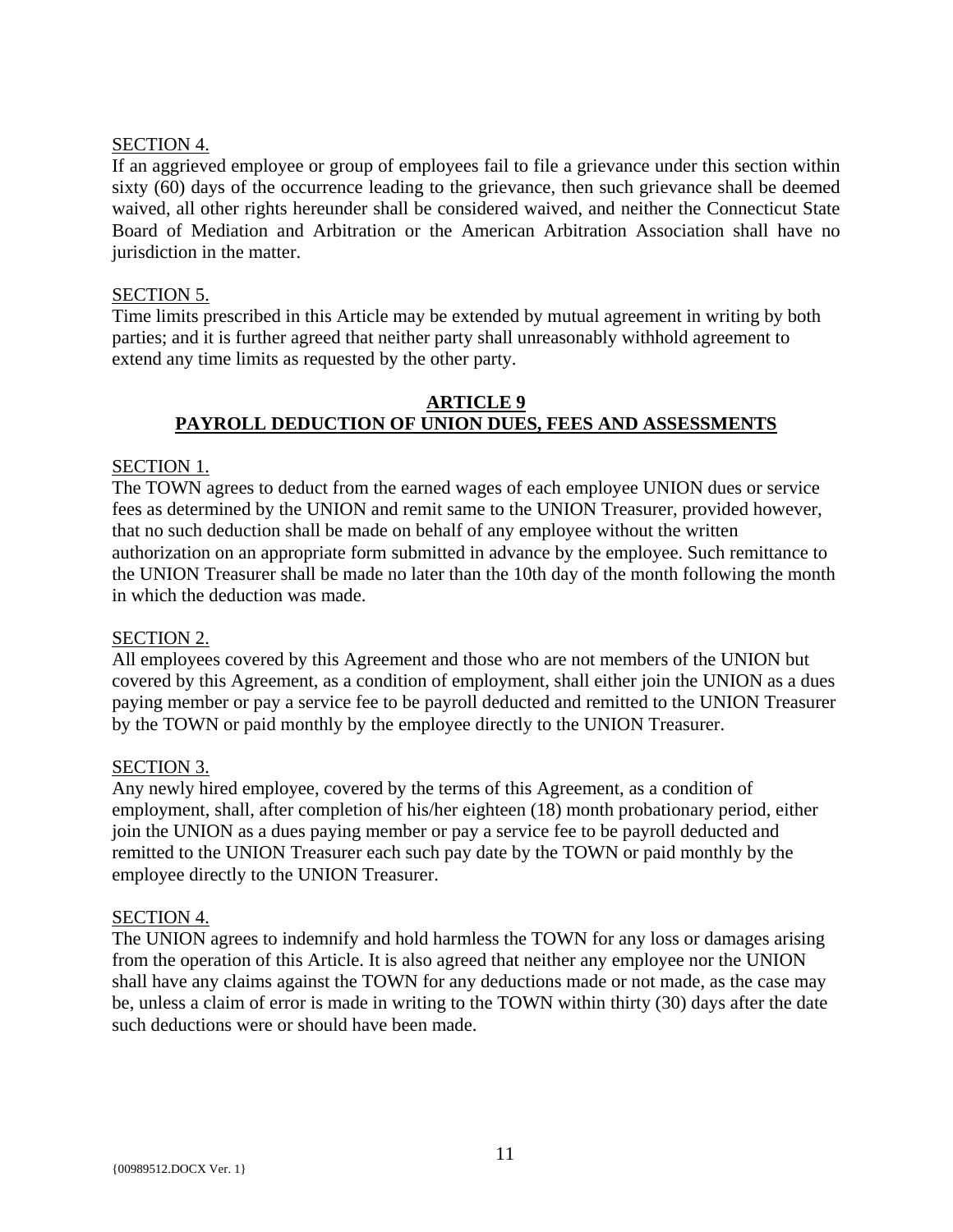## **ARTICLE 10 PAID HOLIDAYS**

## SECTION 1. NUMBER OF HOLIDAYS

Each employee shall be paid for the thirteen (13) paid holidays per fiscal year:

Memorial Day Independence Day Labor Day Veteran's Day (State) Columbus Day Thanksgiving Day

## SECTION 2. PAY

Holiday pay shall be computed by multiplying each employee's regular straight-time hourly rate by eight (8) hours. (See Article 24, Section 1).

## SECTION 3. DISTRIBUTION OF HOLIDAY PAY

Holiday pay shall be distributed on the payroll day immediately preceding the following dates:

## SECTION 4. ADDITIONAL HOLIDAYS

If any other TOWN bargaining unit, except Board of Education employees, receives an additional holiday beyond those permitted in their Agreements, then the members of the Westport Police Department shall be paid for an additional holiday.

## **ARTICLE 11 VACATIONS**

## SECTION 1. LESS THAN ONE FULL YEAR OF SERVICE

If an employee has less than one full year of employment prior to the close of the fiscal year, he/she shall be credited with earned vacation time, which may be scheduled upon completion of twelve (12) months of service as follows:

(number of full months of service prior to July 1 divided by 12 x 10 days)

## SECTION 2. AFTER ONE (1) FULL YEAR OF SERVICE

In each fiscal year, each employee who has completed one (1) full year of service shall receive ten (10) working days of vacation leave with pay.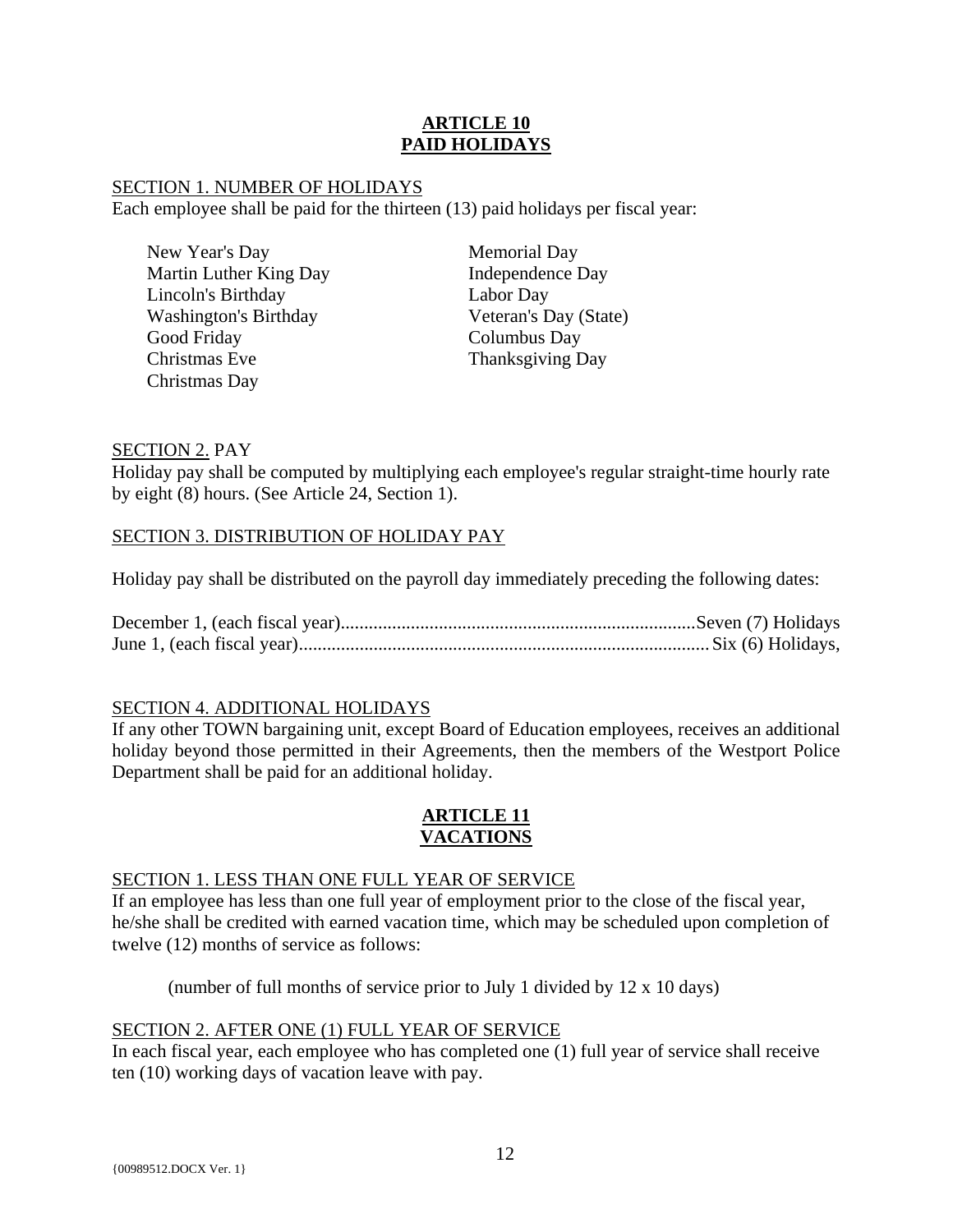| Years Completed Service As of July 1st | Earned Vacation (Working Days) |
|----------------------------------------|--------------------------------|
|                                        | 10                             |
|                                        | 10                             |
|                                        | 11                             |
| 4                                      | 12                             |
| 5                                      | 13                             |
| n                                      | 14                             |
|                                        | 15                             |
| 8                                      | 16                             |
| 9                                      | 17                             |
| 10                                     | 18                             |
| 11                                     | 19                             |
| 12                                     | 20                             |
| 13                                     | 21                             |
| 14                                     | 22                             |
| 15                                     | 23                             |
| 16                                     | 24                             |
| 17 & thereafter                        | 25                             |

A. Effective 7/1/99 employees shall earn vacation according to the following schedule:

## SECTION 3. WHEN VACATIONS ARE TAKEN

Vacation leave shall be taken in the fiscal year following the year in which it was earned, except that special permission may be granted to any employee by the Chief of Police, to carry over unused vacation leave from one year to the following year. Officers may trade up to one-third (1/3) of their accrued but unused vacation days (rounded up to full days) at the rate of two (2) vacation days for one (1) day of pay.

## SECTION 4. AT TERMINATION

An employee shall be entitled to earned vacation pay if the employee resigns or retires and shall receive one (1) days' vacation pay for each day of such leave. In the event that an employee is entitled to vacation leave at the time of his/her death, his/her spouse shall receive the vacation pay due the employee on the same basis as the employee would have been entitled in the case of retirement or resignation. If such employee is not survived by a spouse, such vacation pay shall be paid to his/her estate.

## SECTION 5.

Subject to the requirements of the service and with the prior approval of his/her Deputy Chief or in his/her absence the Shift Commander, an employee may take unused vacation time earned in the prior year in units of one or more days.

## **ARTICLE 12 SICK LEAVE**

## SECTION 1. ENTITLEMENT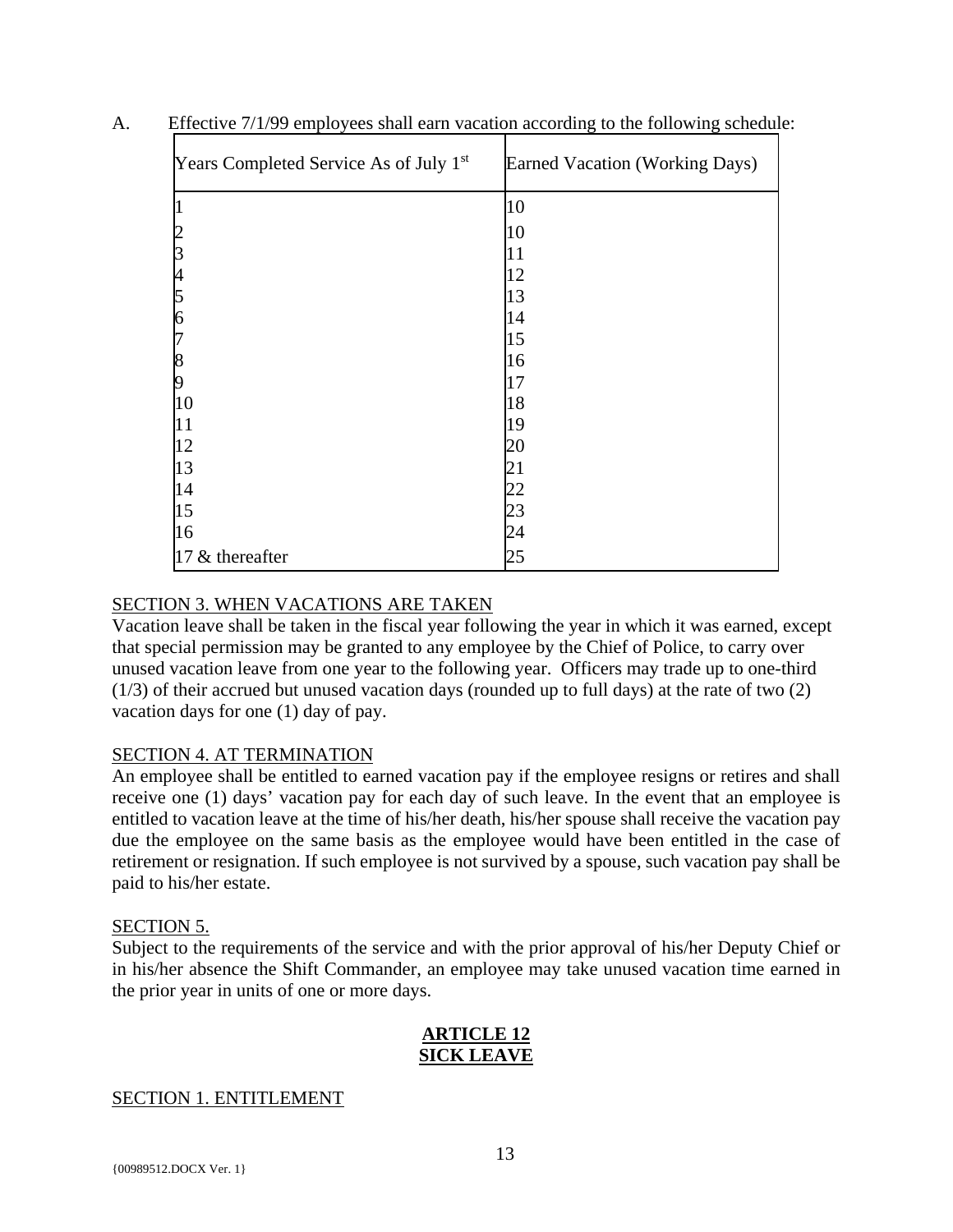Each present employee shall be entitled to any unused sick leave accumulated under any previous agreement and shall continue to accumulate sick leave as provided in this Article.

#### SECTION 2.

Each employee shall be entitled to sick leave days with pay, less Workers' Compensation, as follows:

| <b>Years of Service</b> | Working Days @ Full Pay | Working Days $@$ $\frac{1}{2}$ pay |
|-------------------------|-------------------------|------------------------------------|
| 0 to 2 years            |                         |                                    |

After completion of two (2) years an employee shall be entitled to accumulate sick leave at the rate of one (1) day per month and shall be entitled to additional days at half (1/2) pay as would total ninety (90) days altogether.

#### SECTION 3.

Such half  $(\frac{1}{2})$  days shall not be cumulative or be used for early retirement purposes.

#### SECTION 4. EXTENSIONS

The First Selectman, for reasonable cause may extend any of the above for not more than sixty (60) days if the employee is unable to return to work because of sickness or disability upon expiration of his/her sick leave.

## SECTION 5. SICK LEAVE WITHOUT PAY

If an employee uses all of his/her sick leave and any extension, and he/she is not eligible to be placed on pension, he/she will be placed on sick leave without pay to a maximum time of one (1) year. He/she will be reinstated, if he/she is able to return to work before this leave terminates, without loss of rank, seniority, rights or any privileges.

#### SECTION 6.

If an illness within the employee's household should make it necessary for that employee to be absent from duty, such employee shall be granted leave with pay for this purpose for a period not to exceed one (1) work day for any one illness, and such time off shall be charged against such employee's sick leave. Leave for this purpose as herein described may be extended by the Chief of Police except that such extended leave also shall be charged against such employee's sick leave.

## **ARTICLE 13 INJURY LEAVE**

#### SECTION 1. UP TO MAXIMUM RECOVERY

Each employee who is injured or disabled in the performance of his/her duties shall be entitled to injury leave with full pay, less Worker's Compensation, from the date of injury until such time as he/she is able to return to duty or reaches the point of maximum recovery, whichever comes first. In no event shall such injury leave exceed one (1) year. If such employee is unable to return to duty, he/she shall be eligible for disability pension, under the Pension Plan, if qualified.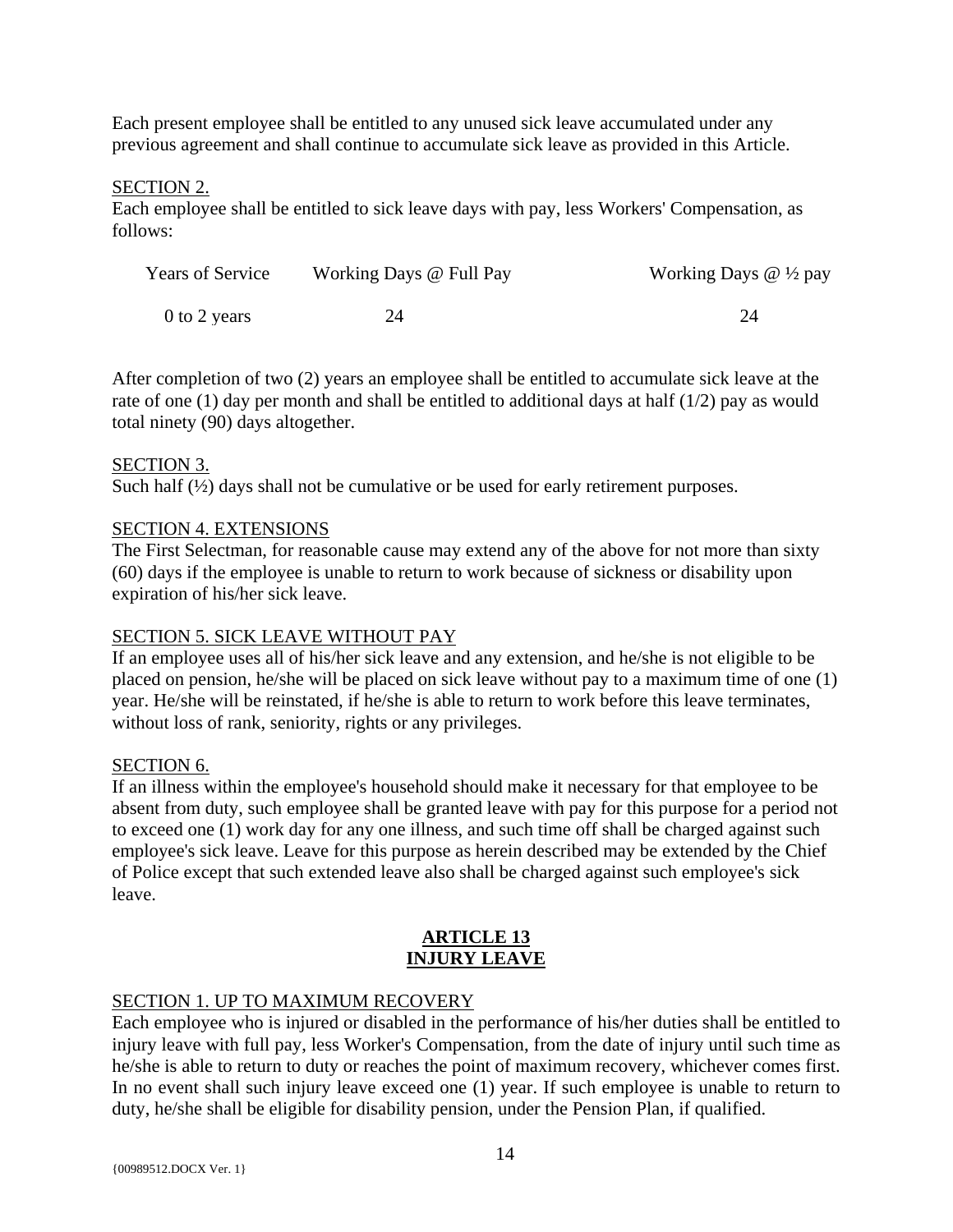## SECTION 2. MEDICAL EXPENSES

During such injury leave, the TOWN shall pay the hospital, medical and drug expenses in excess of reimbursement made to the employee by Workers' Compensation Liability Insurance, or other payments for each employee who is injured or disabled in the performance of duty.

## SECTION 3. HYPERTENSION OR HEART DISEASE

Any condition of impairment of health caused by hypertension or heart disease resulting in total or partial disability to an employee shall be governed by Section 7-433(c) of the Connecticut General Statutes.

## **ARTICLE 14 FUNERAL LEAVE**

## SECTION 1. DEATH IN IMMEDIATE FAMILY

Each employee shall be granted leave with pay in the event of death in his/her immediate family. Such leave shall start on the day of death and continue through and include the day of burial, except that in no event shall such leave be less than three (3) days commencing with the day of death. For purposes of this Article, the term "immediate family" shall mean and include the following.

Mother, Father, Mother-in-law, Father-in-law, Sister, Brother, Sister-in-law, Brother-inlaw, Spouse, Child, Grandparents, Grandchildren. and any relation of an employee in residence with such employee.

## SECTION 2. DEATH OF OTHER RELATIVES

Each employee shall be granted leave with pay for one (1) day, in the event of a death of any other close relative not mentioned in Section 1 of this Article, such as Aunt or Uncle.

## **ARTICLE 15 ADDITIONAL BENEFITS TO AN ESTATE**

## SECTION 1. DEATH BENEFITS

In addition to any vacation pay to which a spouse may be entitled under Section 4 of Article 11, he/she shall receive the next four (4) weeks of pay otherwise due to such employee. If there is no surviving spouse, this benefit shall be paid to the estate of the employee.

## **ARTICLE 16 MILITARY LEAVE**

## SECTION 1.

An employee shall be granted leave of absence without pay if drafted for military service, or if he/she enlists for military service during periods of national emergency. Such employee shall be reinstated upon his/her request to the position or its equivalent which he/she held at the time such leave was granted without loss of seniority, rights or privileges, provided that such request is made within three (3) months of the date he/she is separated from military service and provided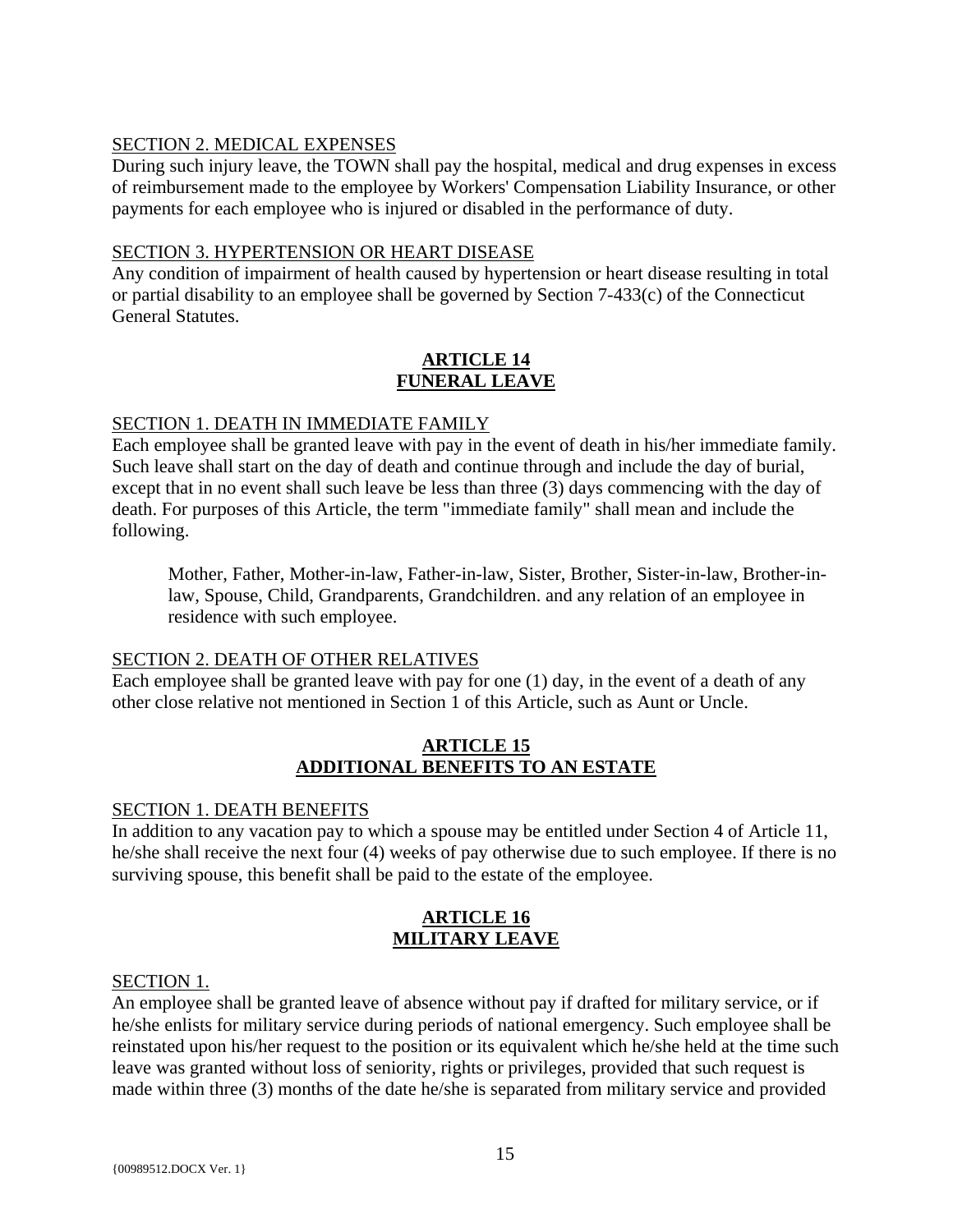he/she receives an honorable discharge.

## SECTION 2. RESERVE TRAINING PROGRAM

An employee who serves in the Armed Forces Reserve Training Program shall be granted leave for this purpose to a maximum of thirty (30) days per year. For the period of this leave, the employee shall be paid his regular salary (base pay plus college credits) less any military pay received.

## **ARTICLE 17 NO STRIKE**

The UNION and its member employees covered by this Agreement agree that it and/or they will not strike and the TOWN agrees that it will not lock out any of the employees covered by this Agreement.

## **ARTICLE 18 UNION BUSINESS LEAVE**

## SECTION 1.

- (a) Each member of the five (5) member negotiating Committee who is scheduled for duty on any day of scheduled negotiations between the Town and the Union, shall be excused from duty with full pay for that day, for a total of five (5) scheduled negotiating days each.
- (b) The five (5) members of the UNION negotiating committee shall be granted leave from duty with full pay for all meetings between the TOWN and the UNION when such meetings take place at a time during which such members are scheduled to be on duty. The five (5) members of the UNION Grievance Committee shall be granted leave from duty with pay for all meetings taking place at a time during which such members are scheduled to be on duty.
- c) The President, Vice-President and Secretary-Treasurer shall be granted leave from duty with pay for all meetings of the UNION, providing such leave shall not exceed three (3) hours per meeting, when such UNION meeting shall take place at a time such members are scheduled to be on duty.
- d) Officers of the UNION, as may be designated by the UNION shall be granted leave from duty, with full pay, for UNION business, such as attending labor conventions and educational conferences, provided that the total leave for the bargaining unit, for purposes set forth in this section, shall not exceed an aggregate of ten (10) working days in any fiscal year.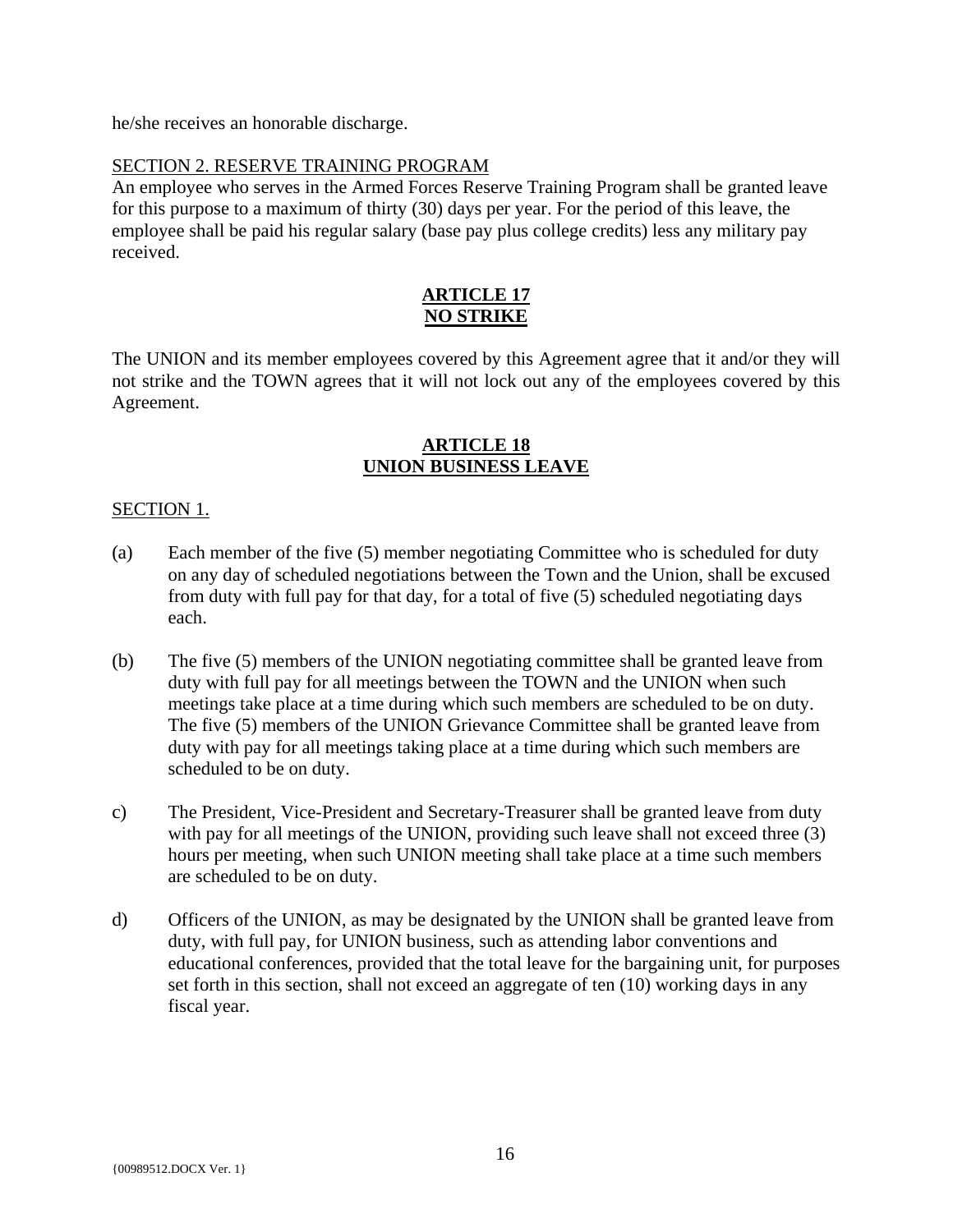## **ARTICLE 19 LEAVE OF ABSENCE**

## SECTION 1. LEAVE OF ABSENCE WITHOUT PAY

Upon the recommendation of the Police Chief, the First Selectman may grant leave of absence without pay for a period not to exceed one (1) year to any employee who requests such leave for personal reasons. Upon the expiration of such leave of absence, or earlier if so requested by such employee, he/she shall be reinstated in the position which he/she held at the time leave was granted. It is understood that during leave the employee may retain all insurance benefits only at his/her expense and that during such leave there will be no additional accrual of sick leave or vacation.

## **ARTICLE 20 IN-SERVICE TRAINING**

#### SECTION 1.

Each employee shall be entitled to eight (8) working days off in each fiscal year as compensation for performing the work outside normal work hours as follows:

> Two (2) days off for starting shift @ 5 minutes of the hour Thirty-six (36) hours of training annually Four (4) hours off for marching in the Memorial Day Parade 1 day off for participation in the Fireworks Detail

## **ARTICLE 21 PROTECTION FOR EMPLOYEES WHEN NOT ON REGULAR TOUR OF DUTY**

## SECTION 1.

The TOWN agrees to assume liability for personal injuries and damage to the personal property of an employee which occurs while the employee is engaged in police work other than during the normal hours of duty, provided the TOWN shall not be liable for such damage or injury if caused by willful negligence on the part of such employee.

## **ARTICLE 22 UNIFORMS AND EQUIPMENT**

#### SECTION 1.

The TOWN, at its expense, shall continue to furnish each permanent employee necessary uniforms and equipment at the time of his/her employment.

#### SECTION 2.

The TOWN shall allow a maximum of Eight Hundred and Twenty-Five Dollars (\$825) for each uniformed employee and Eight Hundred and Fifty Dollars (\$850) for each employee required to wear civilian clothes on duty to be used for clothing purchases and upkeep.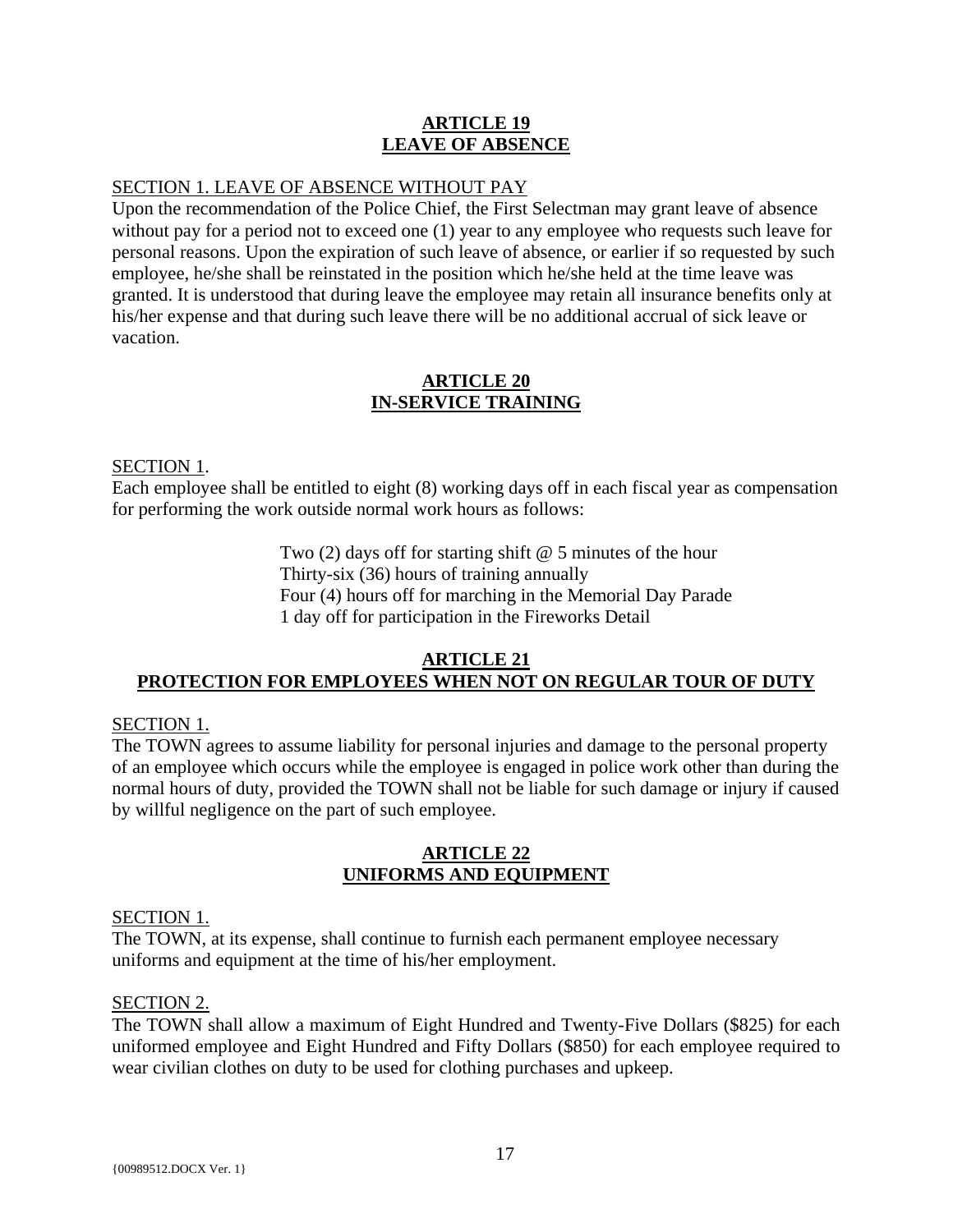The employee will be reimbursed by the TOWN for any items of clothing or personal property damaged in the line of duty subject to approval on an individual basis by a committee consisting of the Chief of Police, the First Selectman and the President of the UNION provided that the TOWN will only be responsible for a total of \$250 for any jewelry an officer might be wearing on duty. This includes a watch.

## **ARTICLE 23 WORK WEEK**

#### SECTION 1.

The normal workweek and work schedule of each employee shall be in accordance with Schedule A, except, however, as provided in Section 2 below. The Chief of Police may assign employees to different work schedules, in which case they shall not be required to work a greater average number of hours per week, on an annual basis, than those on the foregoing schedule without overtime compensation or compensatory time off at the discretion of the Chief.

#### SECTION 2.

Designated personnel regularly scheduled Monday through Friday or Tuesday through Saturday (except Marine Division) shall be scheduled on the basis of eight (8) hours per day, five (5) days per week, forty (40) hours, with two (2) consecutive days off each week during the year. Such designated personnel, without loss of pay, shall not be scheduled to work on the holidays listed in Article 10 of the Agreement subject, however, to the requirements of the service.

## **ARTICLE 24 OVERTIME**

#### SECTION 1.

Except as otherwise specifically provided in this Agreement, an employee who works in excess of his/her total work hours normally scheduled during his/her scheduled work period (whether 5/2 or 5/3) starting with the first day after his/her last regularly scheduled day off, shall be paid for such additional hours at the rate of one and one-half (1 - 1/2) times his/her regular hourly rate of pay as computed by dividing the employee's base annual wage (including any additional increment and allowances for Master Officer, EMT, college credits, and weapons qualification) by 1950 hours. All overtime must have prior approval of the Deputy Chief or his/her designee.

#### SECTION 2.

In computing time to be paid at the rate of one and one-half  $(1 - 1/2)$  times an employee's regular hourly rate of pay, "swap" days, and reserve training leave days shall be excluded as "work days" for purposes of computing overtime at premium rates.

Overtime at premium rates shall not be paid for fixed traffic posts, private details, "swap" days, schools and/or conferences to which employees may be assigned from time to time. However, in computing premium overtime for work in excess of his/her total normally scheduled work hours in any scheduled work period, absence during said period for line of duty injury leave, sick leave, vacation, compensatory days, and training days shall be included as "work days."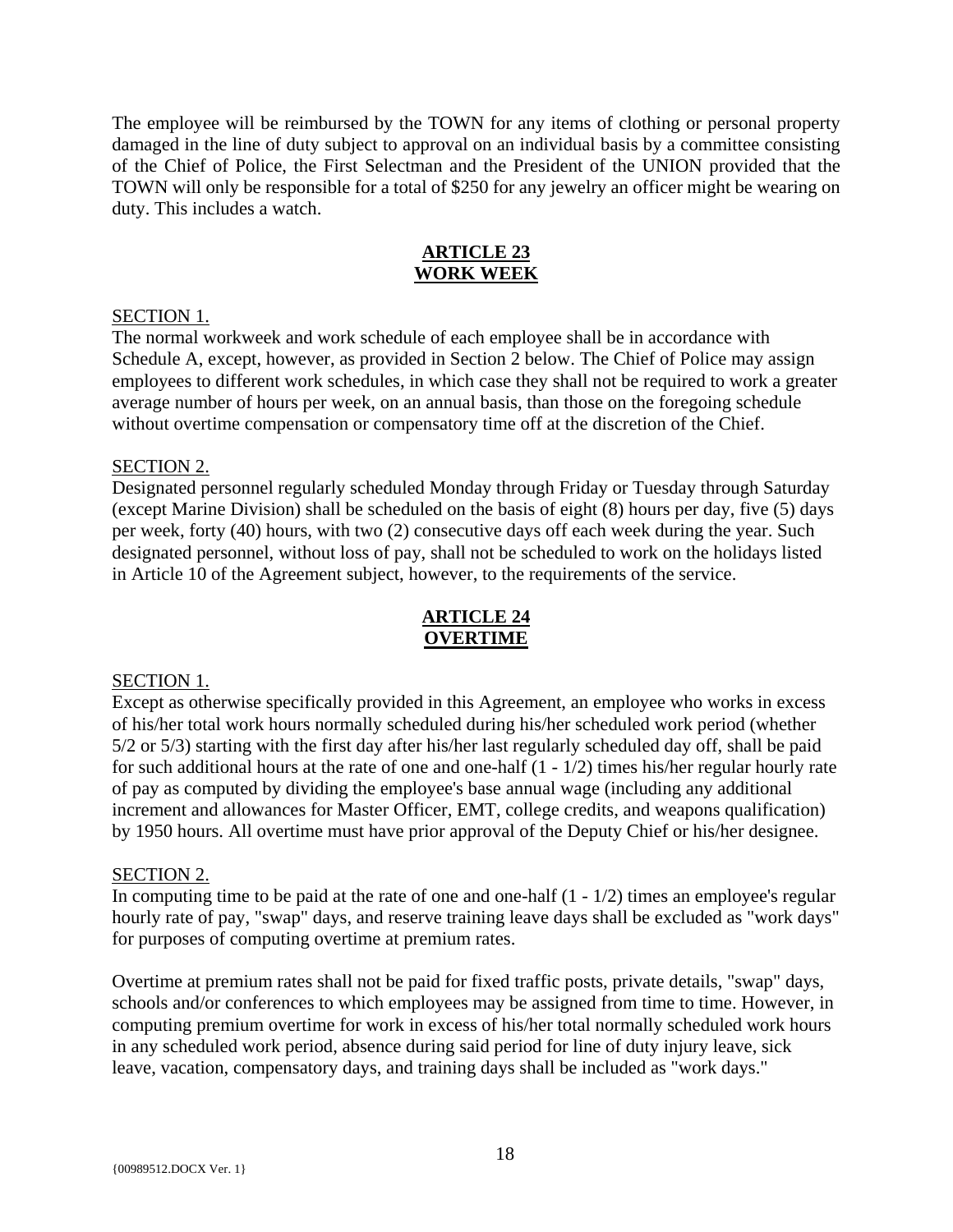## SECTION 3.

All work during a major emergency, including but not limited to call back, shall be paid for at the regular hourly rate of pay. "Swap" days, for the convenience of employees and where approved by the Deputy Chief or his/her designee, shall not be included as work days for overtime purposes, nor shall they be paid for at premium rates.

## SECTION 4.

When an employee is called back to work (call back), except at the beginning of his/her normal tour of duty, he/she shall be entitled to be paid for a minimum of four (4) hours at time and onehalf (1 - 1/2) rate of pay for that scheduled work period. In the event the employee elects to take compensatory time off, in lieu of pay for such call back, the compensatory time off shall be computed at time and one-half (1 - 1/2).

## SECTION 5.

Employees required to attend court during off duty time in connection with his/her duties as a police officer will be paid a minimum of four (4) hours at one and one-half (1 - 1/2) times his/her regular hourly rate of pay, except that if he/she is required to remain in court beyond the four (4) hours, he/she shall be paid a total of eight (8) hours at his/her regular hourly rate of pay for all hours spent in court that day. In the event the employee receives any compensation for such court appearance from the State of Connecticut or elsewhere, such sums will be paid over to the TOWN OF WESTPORT or be deducted from his/her compensation for such court appearance.

## SECTION 6.

- a) No Special or other employee shall be used in lieu of a regular police officer for departmental overtime Beach Patrol, or any other Police function until such overtime first has been offered to all available regular Police Officers. Availability shall be limited to those regular police officers who have signed a work preference list. When additional personnel are required for regular police work, the Chief may reschedule regular personnel from other shifts or offer such work as provided for overtime in this Subsection (a). It is agreed that Traffic Agents may be used by the TOWN for supplemental traffic details to assist patrol functions, and they shall be authorized to issue parking tickets during the course of these traffic details.
- b) Officers voluntarily working the following details on overtime (as well as the details set forth in sub-section(c) below) shall receive, at the employees' option, either straight time pay or compensatory time off at straight time.
	- 1) Replacement, at the Chiefs discretion, of officers authorized by the Chief or his designee to attend schools, training sessions, or seminars, when such attendance involves only a portion of the officer's regularly scheduled shift.
	- 2) All testing for the Master -Officer program and/or replacement of officers participating in the testing program.
	- 3) Replacement of officers taking accumulated time.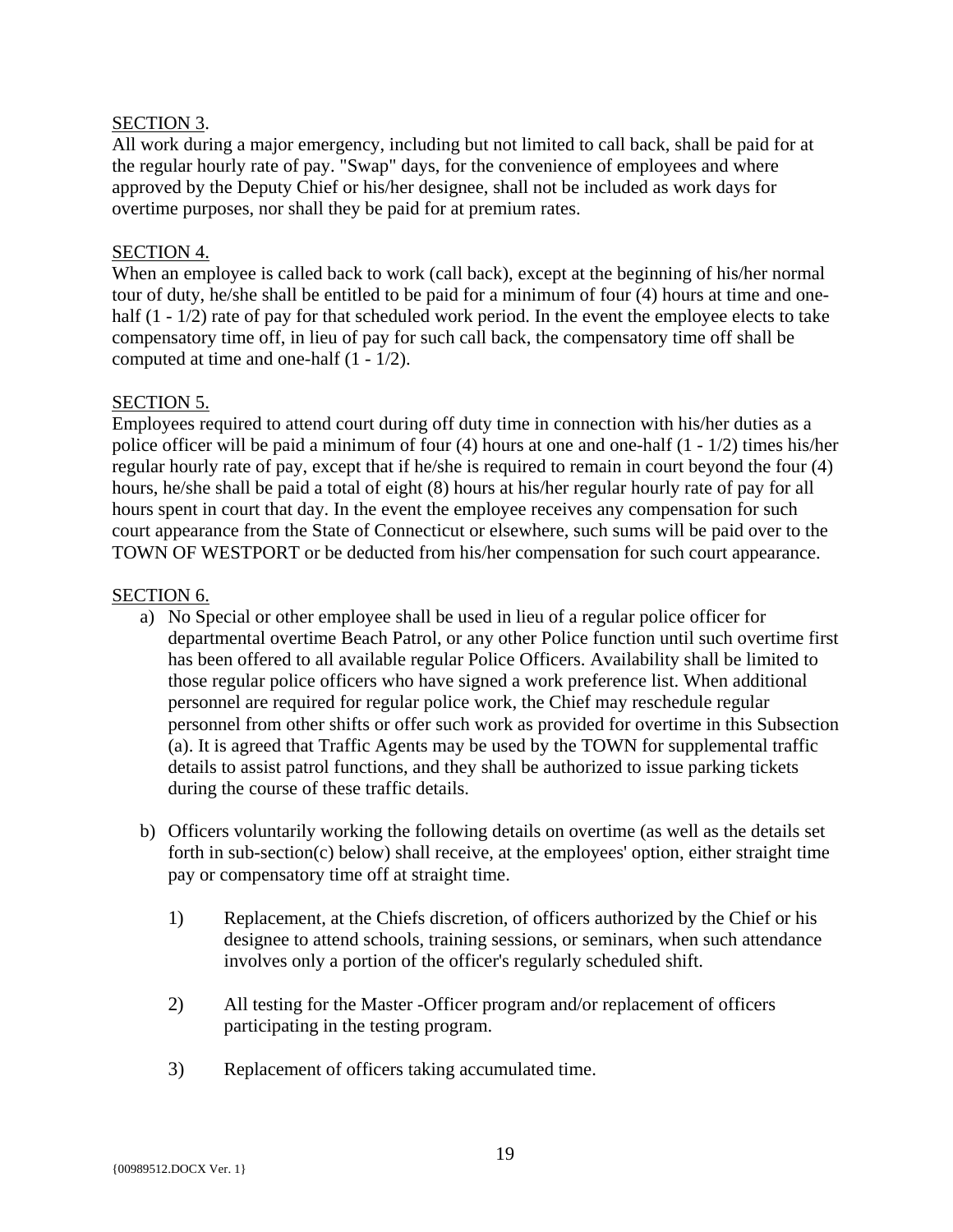- c) The TOWN may assign a Special in lieu of a Regular police officer in the Marine Division, provided that:
	- 1) At least two (2) Regular Officers are assigned full time to the Division during the season; and
	- 2) Regular Officers, other than the two (2) assigned as above, shall have the right of first refusal to work the Marine division at straight time.
- d) Nothing herein shall be interpreted to require minimum manning.

## **ARTICLE 25 INSURANCE**

## SECTION 1.

For each regular full time employee, the TOWN shall provide and pay for the following insurance or health and medical plans:

- a) Effective upon ratification, Blue Cross Century Preferred Plan for an employee plus eligible dependents with:
	- 1. \$15 Co-Pay per Office Visit for Medical Care
	- 2. \$00 Co-Pay per Office Visit for Preventative Care According to Schedule
	- 3. \$200 Co-Pay per Hospital Admission
	- 4. \$100 Co-Pay for Out Patient Surgery
	- 5. \$100 Co-Pay per Admission for Emergency Room, \$50 for Urgent Care
	- 6. \$200/\$400/\$500 deductibles
	- 7. 80/20 co-insurance to \$3,500/\$7,000/\$8,750; 100% thereafter per calendar year, with restoration as currently provided in said policy.
- b) Prescription Drug Plan (commercial version) with Specialty Pharmacy only for Blue Cross Century Preferred participants and their dependents.

The co-pays for the Prescription Drug Plan will be as follows:

|               | 30 Day<br>Retail | 60 Day<br>Mail Order |
|---------------|------------------|----------------------|
| Generic       | \$5.00           | \$10.00              |
| Formulary     | \$15.00          | \$30.00              |
| Non-Formulary | \$30.00          | \$60.00              |

Note: Formulary drugs are defined from time to time by the Provider.

In lieu of the medical insurance in a) above, an employee may elect coverage for himself/herself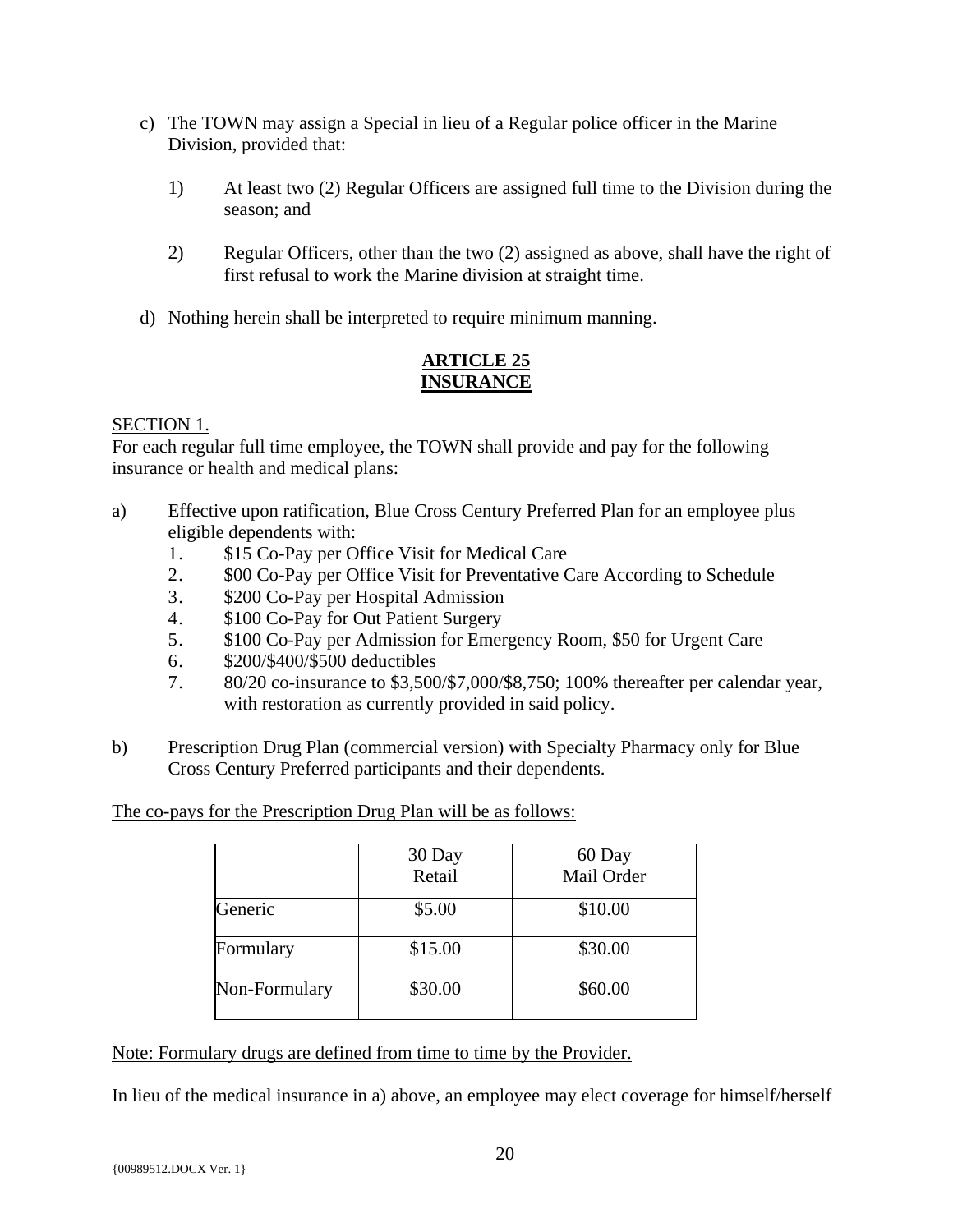and dependents under the Lumenos High Deductible (\$2,000 individual/\$4,000 two person and family 50% funded by Town) HSA Plan. During the term of the Agreement, the Town agrees to fully fund its portion of the deductible on the HSA in July of each year. Any employee who leaves the employ of the Town shall reimburse the Town for the portion of the deductible funded by the Town based upon a percentage equal to the number of months the employee was in the plan. Effective July 1, 2013, the HSA plan shall be the base plan offered to employees. Employees who opt to remain in the PPO shall pay the cost of the difference between the net cost of the HSA (cost less applicable employee premium cost share) and the cost of the PPO, e.g., in 2013-14 if cost for HSA is \$10,000.00 and cost for the PPO is \$12,000.00, the buy up for the PPO would be \$2,900.00.

- c) Blue Cross Flexible Dental Plan shall be provided for the individual employee and dependents.
- d) An Accidental Death Policy of \$2,000 for each employee payable to the beneficiary designated by the employee.
- e) False arrest liability insurance in the amount of:

\$10,000 each act.

\$25,000 each occurrence.

\$50,000 aggregate limit of liability.

The TOWN may change insurance carriers to provide benefits, which are comparable to, and not less than the benefits provided in the above insurance coverage, except that any such change will only be done after meeting with the Executive Board of the Union for agreement on the overall comparability of the plans. Any dispute as to comparability shall be decided by expedited arbitration.

## SECTION 2.

If an employee proves that he/she is paying for similar coverage for hospital service and medical service, as set forth in Section 1, at his/her option, the TOWN shall disburse to him/her the amount set forth in the Memorandum of Understanding dated August 26, 2016 and attached as Schedule E; and the TOWN shall be relieved of its responsibilities to provide such coverage.

## SECTION 3.

The TOWN shall provide and pay for a Group Life Insurance Policy for each employee equal to that employee's salary up to \$50,000. If an employee proves that he/she is paying for similar coverage for group life insurance as set forth in this Section, at his/her option, the TOWN shall disburse to him/her the amount it would pay for the premium for the aforesaid policy, and the TOWN shall be relieved of its responsibilities to provide such coverage.

## SECTION 4.

At TOWN expense, all employees shall be required to take an annual physical examination, which shall include a chest x-ray, cardiogram, and blood test. Such physical examination shall be given by a physician or physicians designated by the TOWN who, upon the completion of each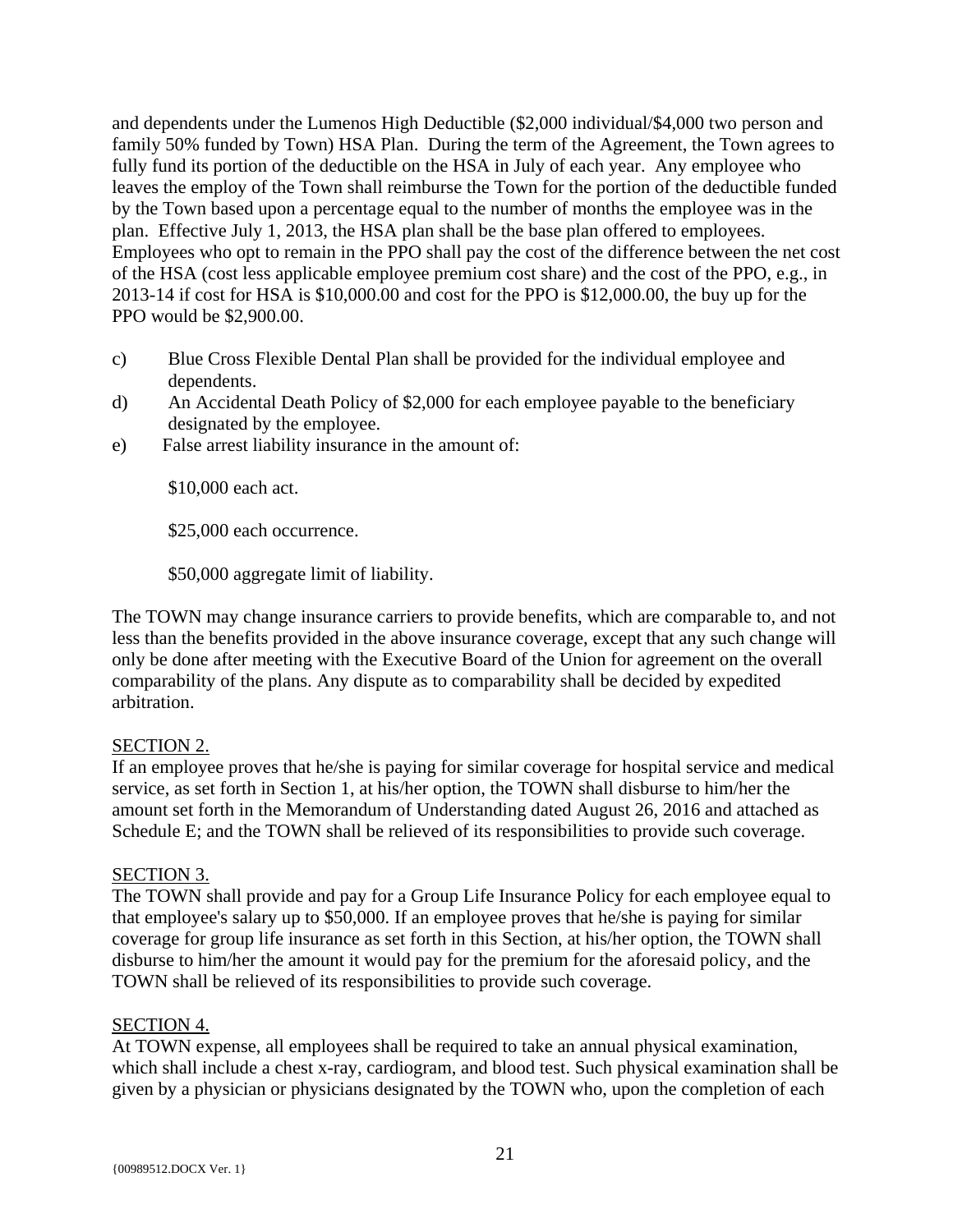such examination, shall certify to the Chief as to the individual fitness of each officer for continued police duty. If an officer is not certified by the physician for police duty, then said officer shall complete the necessary forms for the physician to release the full medical report of that individual officer to the Chief of Police for his/her consideration as to appropriate action.

#### SECTION 5.

Except as specifically provided in the "Police Pension Fund of the Town of Westport," the TOWN shall permit retired members, at their own expense, to continue group coverage under the TOWN'S health insurance plans available to retirees, unless such retired member is otherwise employed where similar benefits are available.

#### SECTION 6.

The health and medical as herein specified provided by the Town shall include a contribution, under Section 125 of the IRS Code, by a covered employee in an amount equal to a percentage of the premium cost as defined in this Section for the health and medical coverage (including Health Net, Blue Cross Blue Shield Century Preferred, BC/BS Dental Plans, Express Scripts Prescription Drug Plan; as follows:

| <b>Effective</b> date                 | Percentage of |
|---------------------------------------|---------------|
|                                       | premium cost  |
| PPO:                                  |               |
| <b>Upon Ratification:</b>             | 13%           |
| $7/1/2013$ : Buy up basis calculated  |               |
| based on HSA premium                  |               |
|                                       |               |
| HDHP/HSA:                             |               |
| 7/1/2016                              | 10%           |
| $1/1/2017$ (retroactive to January 1, | 11%           |
| 2017)                                 |               |
| 7/1/2017                              | 12%           |
| 7/1/2018                              | 13%           |
| 7/1/2019                              | 14%           |

For purposes of this Section (and wherever applicable elsewhere in this Agreement), premium cost shall be defined as either the actual premium cost paid by the TOWN for such Coverage, or if the TOWN does not pay an actual premium, the cost the allocation rate as developed by an independent third party administrator annually for the purposes of establishing premiums pursuant to the Comprehensive Omnibus Budget Reduction Act ("COBRA).

## **ARTICLE 26 WAGES**

SECTION 1. Schedule B contains the pay scales for the period of July 1, 2016 to June 30, 2020.

#### SECTION 2.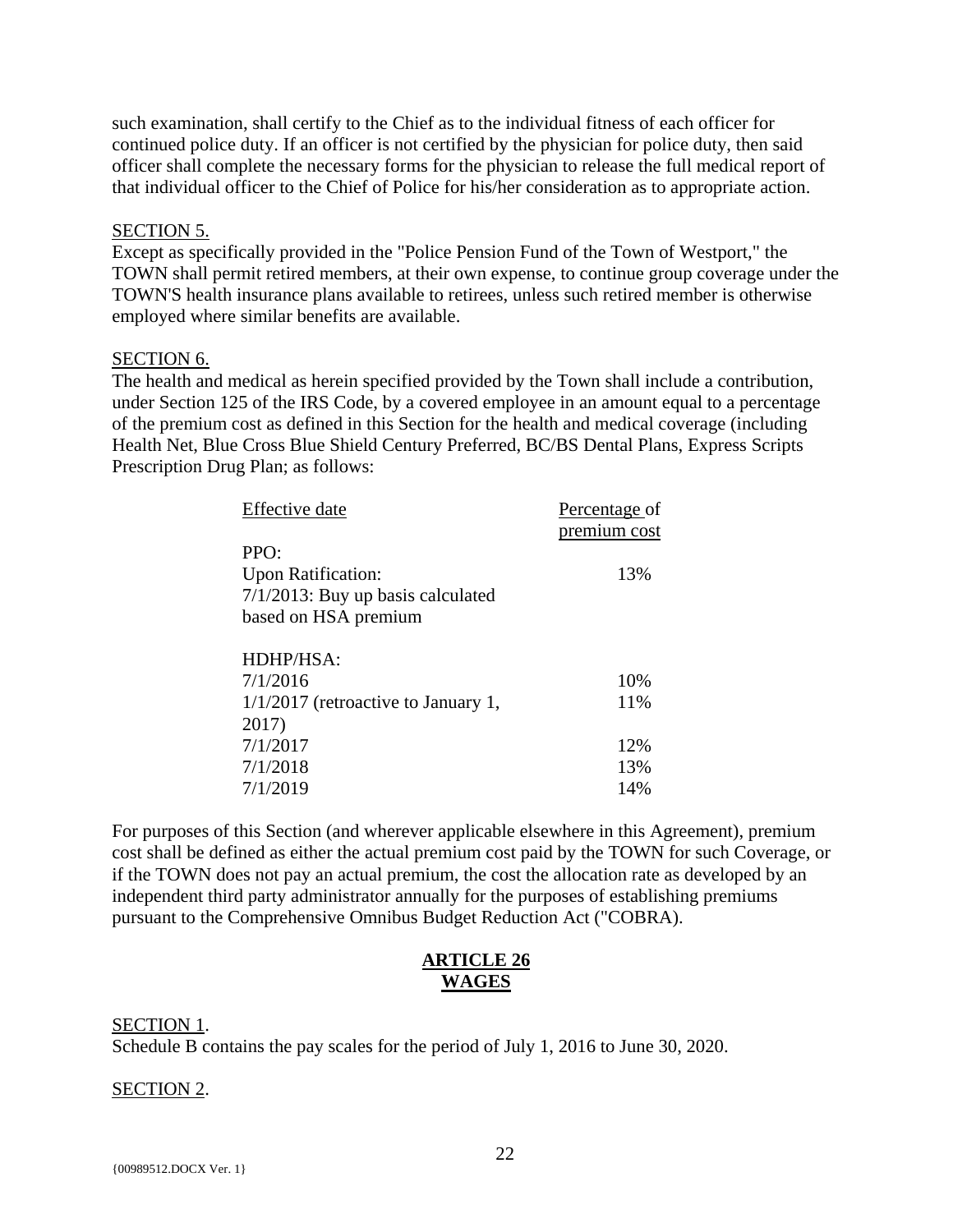Half steps will be adjusted on new hires or promotions as follows: An employee hired or promoted prior to December 31<sup>st</sup> shall receive a full step in the salary schedule on the following July 1<sup>st</sup> and an employee hired or promoted after December 31<sup>st</sup> shall receive one-half step on the next following July 1, but in no case shall such increase exceed the top step.

## SECTION 3.

An employee assigned as a Desk Officer shall receive an additional increment of 7.5% of his/her base salary.

An employee assigned to the Detective Bureau shall receive an additional increment of seven and one-half percent (7.5%) of base pay.

## SECTION 4.

A Sergeant shall move from Step 1 to Step 2 of the pay scale for Sergeants upon completion of two (2) full years in the rank. Acting Sergeants shall be paid at Step 1 of the Sergeant's pay scale. A Sergeant acting as Shift Commander shall receive one (1) hour compensatory time for each full day worked in that capacity.

## SECTION 5.

Whenever an employee is required to work in a higher rated classification (as an Acting Desk Officer or Acting Detective) such employee shall be paid the difference between his/her regular pay and the next higher step in his/her classification; or if the employee is at maximum, he/she shall receive an increment on his/her scale equivalent to seven and one-half (7.5%) either in pay or in compensatory time off, at the option of the employee. In the event the employee exceeds thirty (30) days in the higher classification, he or she is mandated to accept the seven and onehalf (7.5%) in pay. There shall be no compounding of increments above 7.5%.

## SECTION 6.

Except as otherwise provided in this Agreement, advancement from one-step to another shall be in accordance with Section 2, of this Article.

## SECTION 7. SHIFT DIFFERENTIAL

An Employee who works between the hours of 1500 hours and 2300 hours shall receive an additional six (6%) of his/her base salary for each hour worked.

An Employee who works between the hours of 2300 hours and 0700 hours shall receive an additional eight (8%) of his/her base salary for each hour worked.

## SECTION 8.

Any employee assigned by the Chief of Police to a school or course which requires attendance on his/her day off, or for period greater than his/her normal working hours, shall be paid at his/her straight time rate for such day off, or for the time in excess of such working hours during which he/she attends such school or course, or shall be given compensatory time off. In those cases, where the assignment requires him/her to be away for one or more nights, he/she shall only be paid at his/her straight time rate or given compensatory time off for no more than eight (8) hours per day.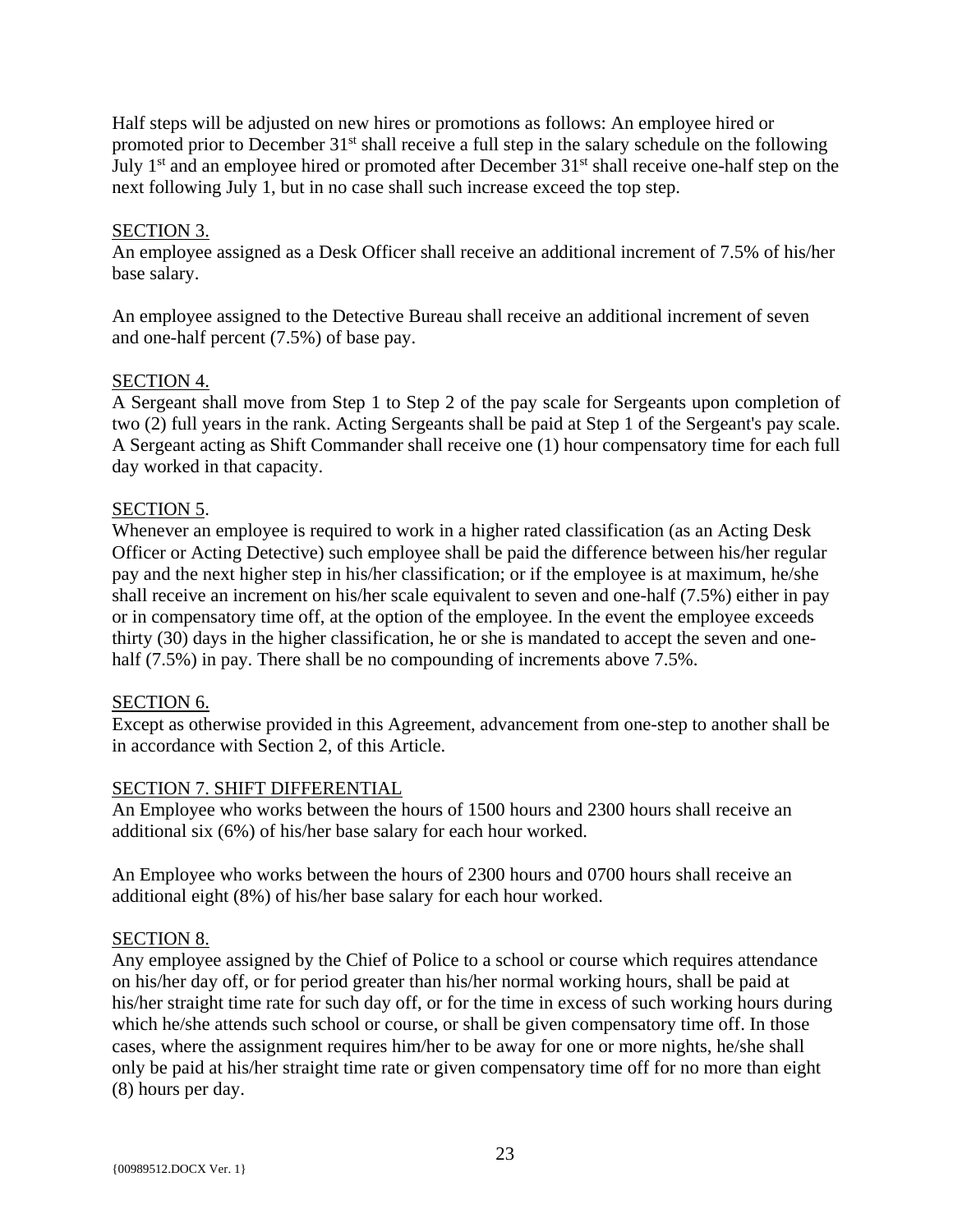## SECTION 9.

Employees hired prior to 7/1/07 having satisfactory completion of 30 course credits from an accredited college: the Annual rate of \$300.

Employees hired prior to 7/1/07 having satisfactory completion of 60 course credits from an accredited college: the Annual rate of \$500.

Employees hired on or after 7/1/07 having an Associate's Degree from an accredited college: the Annual rate of \$500.

Employees hired prior to 7/1/07 having satisfactory completion of 90 course credits from an accredited college: the Annual rate of \$700.

Bachelor's Degree from an accredited college: the Annual rate of \$1,000.

## SECTION 10.

All salaries set forth in this Article are annual rates. The annual rate of pay of each employee and whatever additional pay to which he/she is entitled shall be divided into twenty-four (24) payments which are as nearly equal as possible, and shall be paid to such employee on the 15th and the last day of every month, or the legal full banking day prior to the 15th or last day of the month, should those dates fall on a weekend or a holiday. Pay shall be made via direct deposit and shall be available at 12:01 A.M. on each pay day.

## **ARTICLE 27 MASTER OFFICER**

## SECTION 1. ELIGIBILITY

Upon RTM approval, the Master Officer Program will be available to all regular members of the Westport Police Department who have completed the probationary period for new appointments to the Police Department as provided in Article 2, Section 1.

## SECTION 2. COMPENSATION

Any officer who qualifies for this program will receive a separate check, by way of a lump- sum payment of the amount earned, depending on his/her individual performance, as provided in the program. Such amount shall be paid on the first pay period of July. Payment for this program will be for qualification during the previous fiscal year.

## SECTION 3. PROGRAM SPECIFICS

"Schedule C" contains the specifics of the Master Officer Program, with the following provisions for years of service:

- a) An officer who will complete his/her probationary period at some time during a fiscal year ending June 30th will be eligible to participate during that fiscal year and will receive the appropriate payment in the next following July.
- b) An employee whose anniversary date is July 1 shall be assumed to have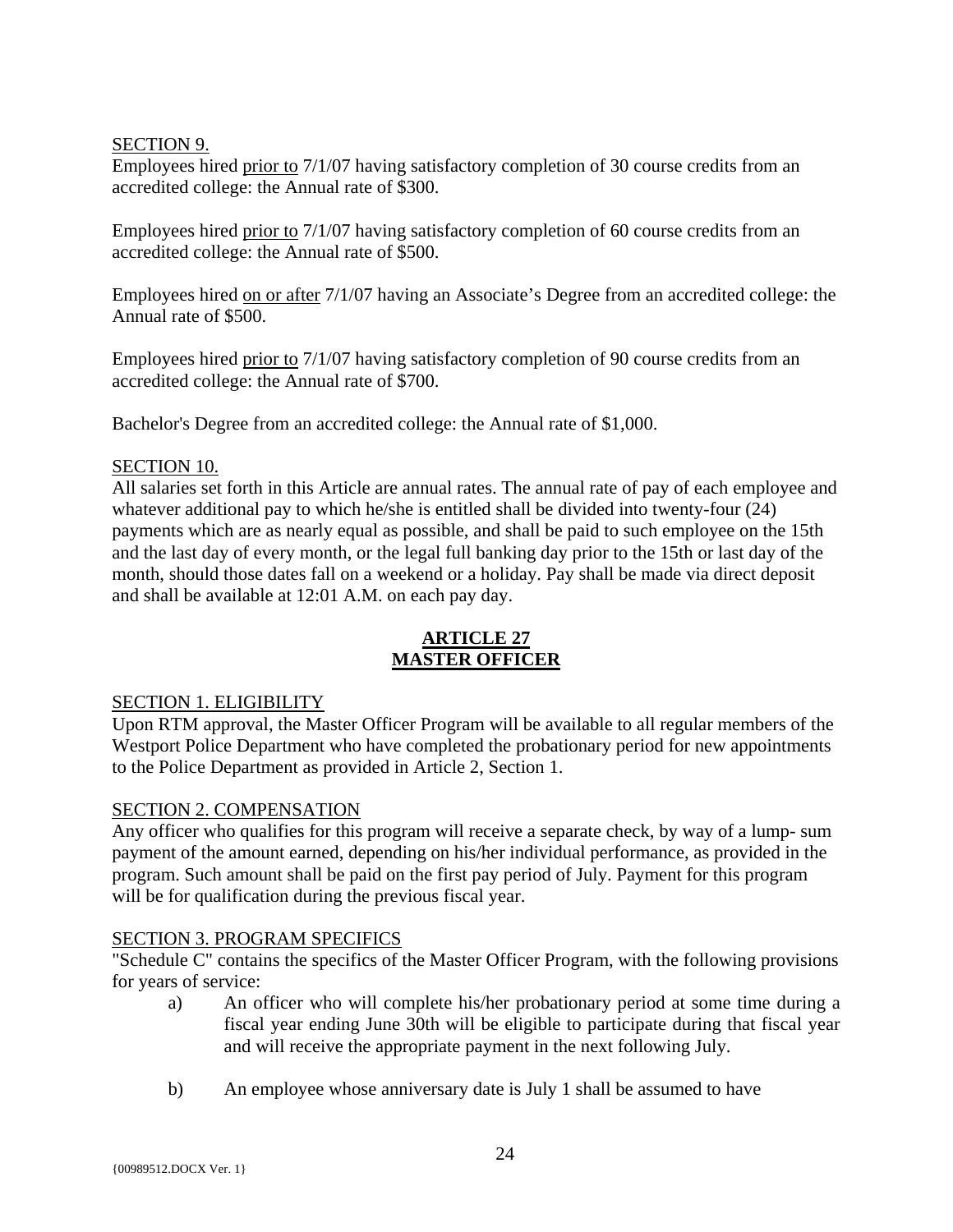completed a full year of service on the June 30<sup>th</sup> immediately prior to that July 1.

## **ARTICLE 28 EMERGENCY MEDICAL TECHNICIANS**

The TOWN agrees to pay all employees certified as Emergency Medical Technicians, in addition to all other wages and benefits, a flat sum of eight hundred dollars (\$800.00) per year upon certification (or re-certification) and for as long as such certification is maintained. Payment shall be made in the first pay period of July of each fiscal year to all employees who are certified EMTs on July 1 of that year. An employee submitting proof of certification or re-certification during a fiscal year will be paid in the following July.

## **ARTICLE 29 PENSION PLAN**

It is understood and agreed that all provisions of the Pension Agreement dated February 3, 1972 and as amended known as "Police Pension Fund of the Town of Westport" are incorporated herein and are made a part hereof as though fully set forth herein. Any question concerning eligibility or computation of the benefits shall be subject to the grievance and arbitration provisions of this Agreement.

## **ARTICLE 30 GENERAL PROVISIONS**

## SECTION 1.

Effective upon RTM approval; each employee who qualifies in the use of all the various weapons required by the policemen/policewomen in the TOWN OF WESTPORT shall receive the amount of Eighty (\$80.00) Dollars per month. Standards for such qualifications shall be set up by the Chief after discussion with an appropriate committee to be appointed by the President of the UNION.

## SECTION 2.

The specifications of days in this Agreement shall mean calendar days, unless otherwise indicated.

## SECTION 3.

The TOWN will give each present employee, and to each new employee when hired, a copy of this Contract.

#### SECTION 4.

Maternity leave shall be granted in accordance with state statutes.

#### SECTION 5.

An employee, with the prior approval of the Chief or his designee, shall be entitled to three (3) personal leave days in each fiscal year for personal business.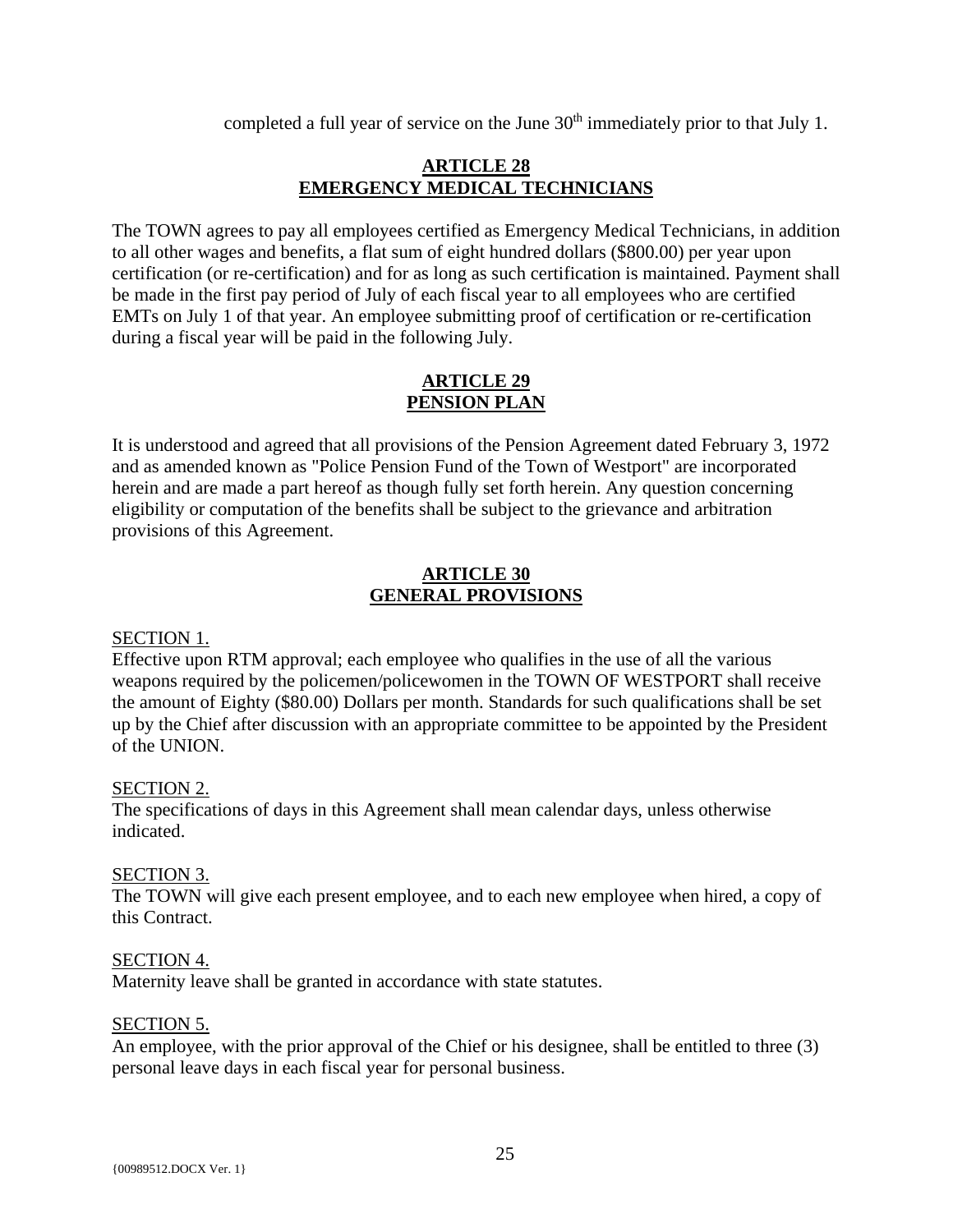## SECTION 6.

The TOWN may civilianize the job function of dispatcher provided that at least one (1) Desk Officer is assigned per shift and provided further that in the event a civilian dispatcher is absent and no civilian dispatcher replacement in the Police Department is available then a Desk Certified Officer may be assigned as a replacement. The UNION will withdraw MPP-23,728 with prejudice.

#### SECTION 7.

Full Time, Sworn Police Officers with the Westport Police Department shall reside within 35 miles of the border of the Town.

#### SECTION 8.

There shall be no body piercing visible other than one earring in each lobe for female officers, those earrings shall be stud type, no hanging or hoop style earrings are permitted. Male officers will not wear any earrings at all; they may have a pierced ear, but will not wear any type of earring in the piercing while on duty.

#### SECTION 9.

The TOWN and the UNION have agreed on a Drug Testing Policy effective 07/01/08, which is incorporated by reference in this Agreement.

## **ARTICLE 31 DURATION**

The provisions of this Agreement shall continue in full force and effect without reopening or change of any kind to June 30, 2020. Either party may demand negotiations for a new Agreement on at least six (6) months written notice prior to June 30, 2020 and the parties shall meet within thirty (30) days of receipt of such request for negotiations for a successor Agreement.

IN WITNESS WHEREOF, the parties have caused their names to be signed on this day of\_\_\_\_\_\_\_, 2017.

## THE TOWN OF WESTPORT: WESTPORT POLICE LOCAL #2080 COUNCIL 4, AFSCME, AFL-CIO

By: \_\_\_\_\_\_\_\_\_\_\_\_\_\_\_\_\_\_\_\_\_\_ By: \_\_\_\_\_\_\_\_\_\_\_\_\_\_\_\_\_\_\_\_\_\_\_\_\_

James S. Marpe Howard Simpson First Selectman President, Local #2080

The above is a true and attest copy of the Collective Bargaining Agreement between the TOWN OF WESTPORT and WESTPORT POLICE LOCAL #2080, COUNCIL #4, AFSCME, AFL-CIO.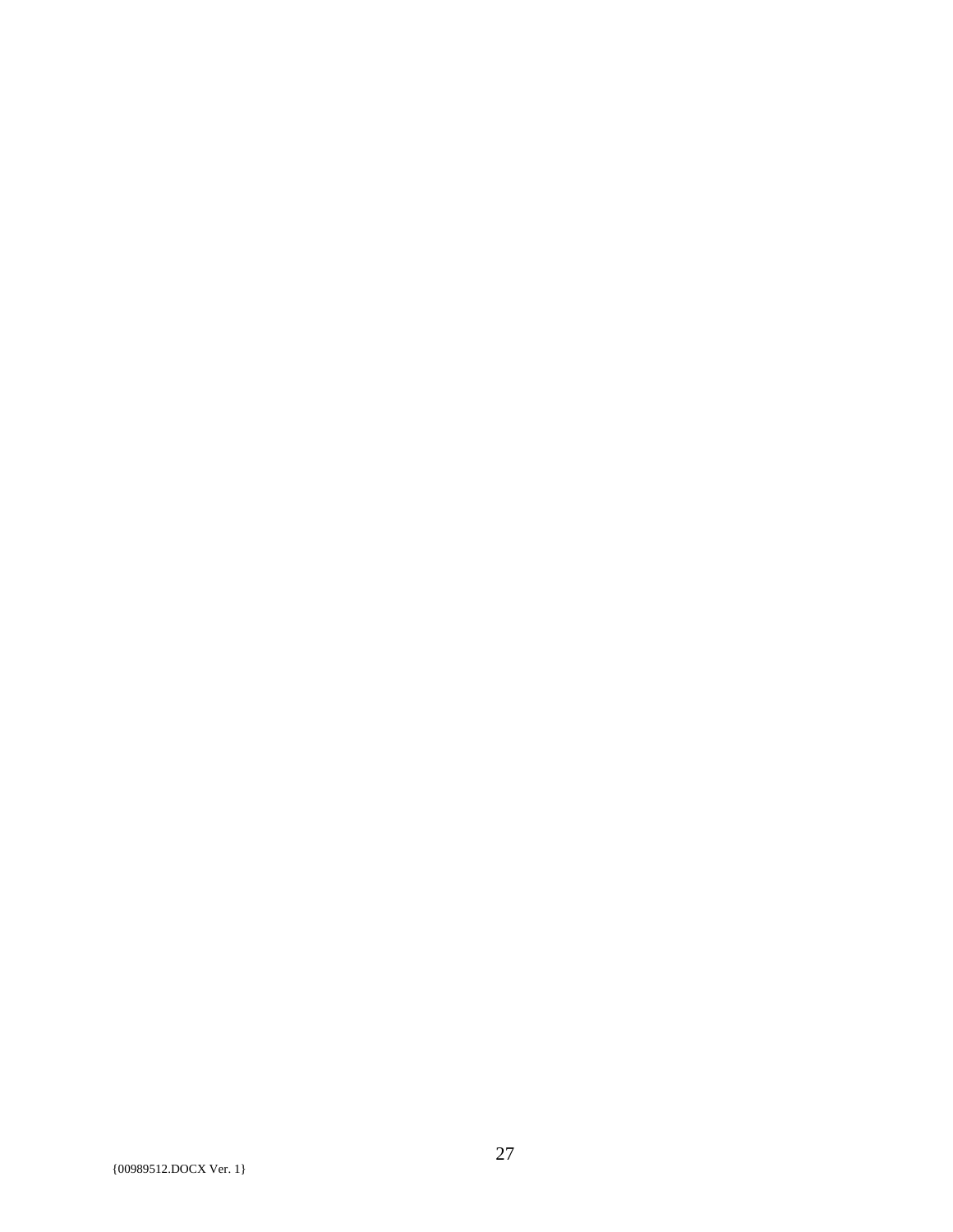## **SCHEDULE A WORK SCHEDULE**

## FOR THE 5/2 - - 5/3 WORK PERIOD ROTATION

ON FILE IN THE CHIEF'S OFFICE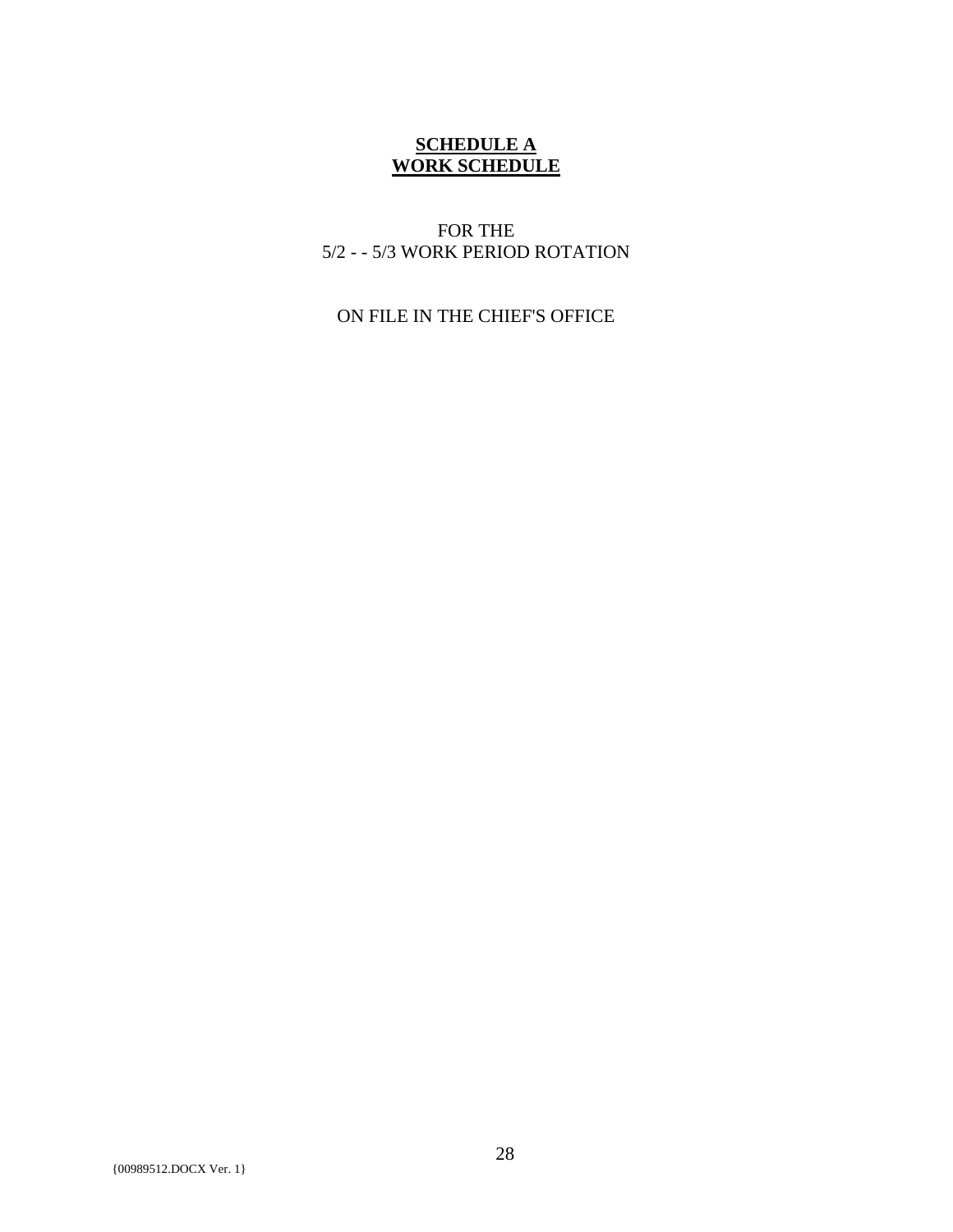## **SCHEDULE B SALARY SCALES** ANNUAL SALARY EFFECTIVE JULY 1

| Patrolman/<br>Patrolwoma                                |       | 2        | 3        | $\overline{4}$ | 5        | 6        | 7        |
|---------------------------------------------------------|-------|----------|----------|----------------|----------|----------|----------|
| FY 16/17<br><i>(retroactive)</i><br>to July 1,<br>2016) | 2.50% | \$59,348 | \$62,319 | \$67,503       | \$72,716 | \$77,895 | \$83,081 |
| FY 17/18                                                | 2.25% | \$60,683 | \$63,721 | \$69,022       | \$74,352 | \$79,648 | \$84,951 |
| FY 18/19                                                | 2.50% | \$62,200 | \$65,314 | \$70,748       | \$76,210 | \$81,639 | \$87,074 |
| FY 19/20                                                | 2.50% | \$63,755 | \$66,947 | \$72,517       | \$78,116 | \$83,680 | \$89,251 |

| Sergeant             |       |           |           |
|----------------------|-------|-----------|-----------|
| FY 16/17             |       |           |           |
| (retroactive to July | 2.50% | \$95,546  | \$100,322 |
| 1,2016               |       |           |           |
| FY 17/18             | 2.25% | \$97,696  | \$102,579 |
| FY 18/19             | 2.50% | \$100,139 | \$105,144 |
| FY 19/20             | 2.50% | \$102,642 | \$107,772 |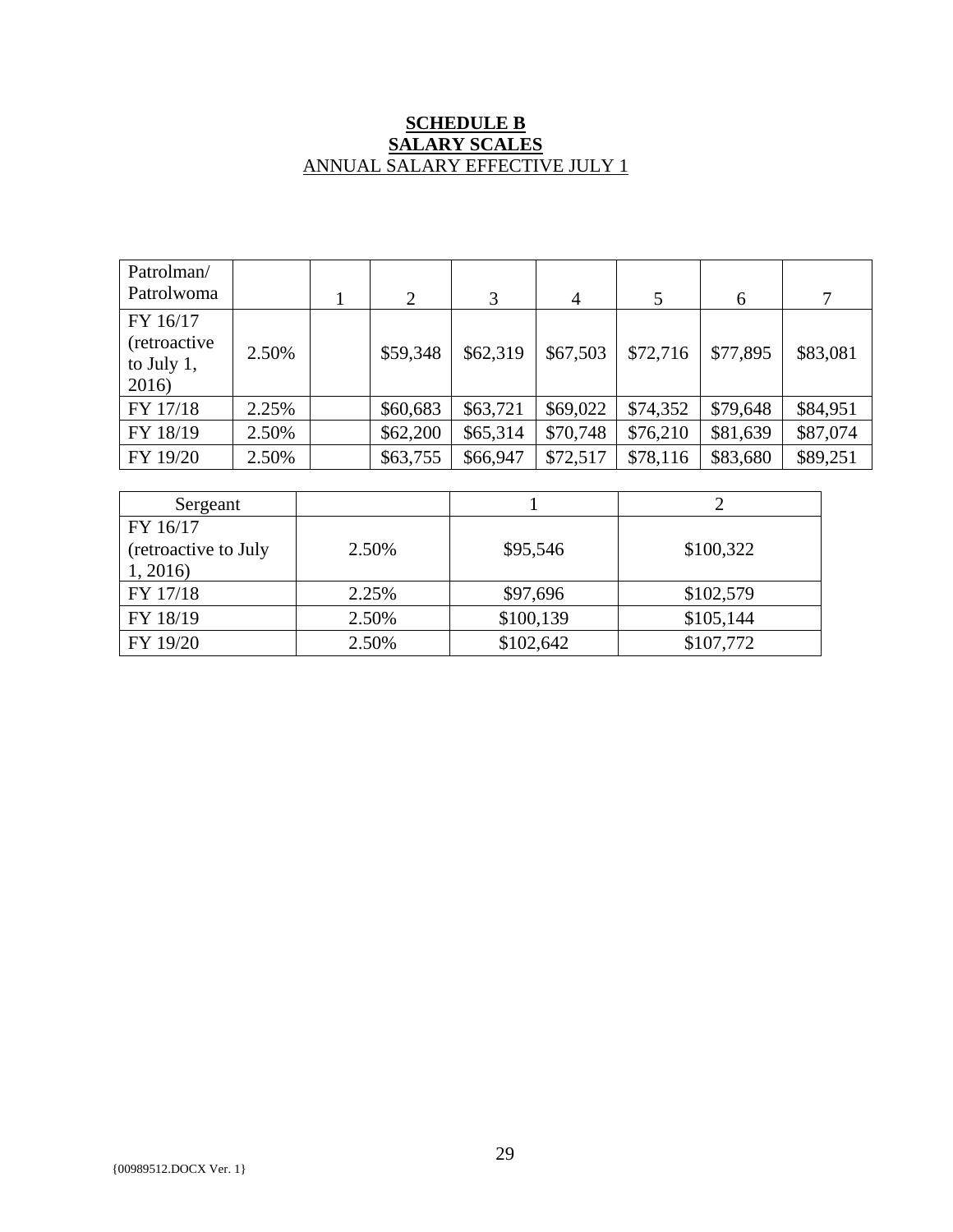## **SCHEDULE C MASTER OFFICER PROGRAM**

ELIGIBILITY The revised Master Officer Program will be available to all regular members of the Westport Police Department who have completed the probationary period for new appointments to the Police Department as provided in Article 2, Section 1.

#### COMPONENTS & WEIGHTS

The program will entail four (4) areas of assessment.

|    | Police Policy & Training Testing  | \$400  |
|----|-----------------------------------|--------|
| 2. | Sick Leave/Attendance             | \$1600 |
| 3. | <b>Structural Fitness Program</b> | \$1400 |
| 4. | Technical & Community Service     | \$400  |

In the event a Master Officer participant has received a suspension in that year, \$100 shall be deducted from the total amount earned in the program for each suspension period.

#### ASSESSMENT COMMITTEE

The Master Officer Program will be overseen by an Assessment Committee comprised of a Program Director, a Lieutenant, and two (2) UNION members. The Chief of Police will appoint the Program Director and the Lieutenant, while the Executive Committee of the UNION will appoint two (2) of its members to the Assessment Committee. The Assessment Committee will oversee and coordinate the content, scheduling and administration of all phases of the program and to rule on questions of clarity, including the validation of Technical services to the department and services to the community.

The Committee's interpretation and application of Article 27 shall be final except where there is a tie vote and then the Chief shall make the final decision.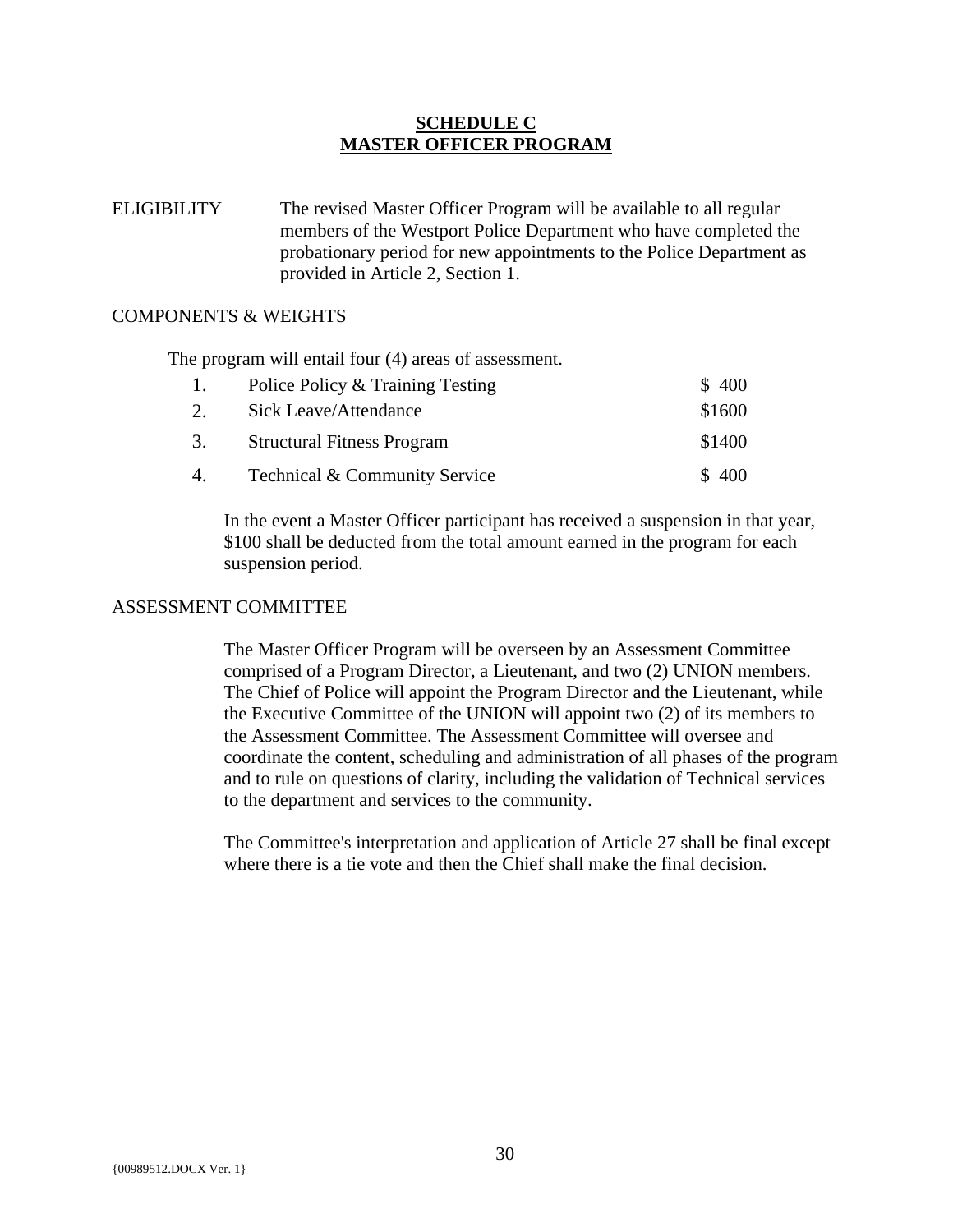#### SPECIFICS CONCERNING COMPONENTS & WEIGHTS

#### 1. POLICE POLICY & TRAINING TESTING - \$400 Maximum

A written exam will be given once a year and will be comprised of questions taken from any training provided by the department as well as departmental policies and procedures.

 $90\% - 100\% = $400$  $75\% - 89\% =$  score % of \$400  $(I.e., 78\% = .78 \times \$400 = \$312)$ 

#### 2. SICK LEAVE/ATTENDANCE - \$1600 Maximum

The Officers sick leave usage will be examined for the previous (participation) year and the table below will be utilized to identify an appropriate amount for this category. (A "Sick Instance" will mean one continuous sick leave absence from duty, i.e., one day, one week, one month and three days, etc. A Line of Duty Leave will not be counted as a Sick Instance.)

| <b>Sick Instance</b> | <b>Bonus Amount (this section)</b> |
|----------------------|------------------------------------|
| $\theta$             | \$1600                             |
| $\mathbf{1}$         | \$1000                             |
| $\overline{2}$       | \$800                              |
| 3                    | \$600                              |
| $\overline{4}$       | \$400                              |
| 5                    | \$200                              |
| 6 or more            | $$ -0-$                            |

#### 3. STRUCTURAL FITNESS PROGRAM- \$1400 Maximum

Officers will be tested in five areas for physical fitness as listed below. Each area has assigned to it the maximum possible amount available as part of the total possible \$1400 maximum to be earned for this entire category.

| $\bf{A}$      | 300 meter run              | \$400 |
|---------------|----------------------------|-------|
| B)            | <b>Pushups/Bench Press</b> | \$350 |
| $\mathcal{C}$ | Sit-ups                    | \$350 |
| D)            | Non-Smoking                | \$200 |
| E)            | <b>Cholesterol Count</b>   | \$100 |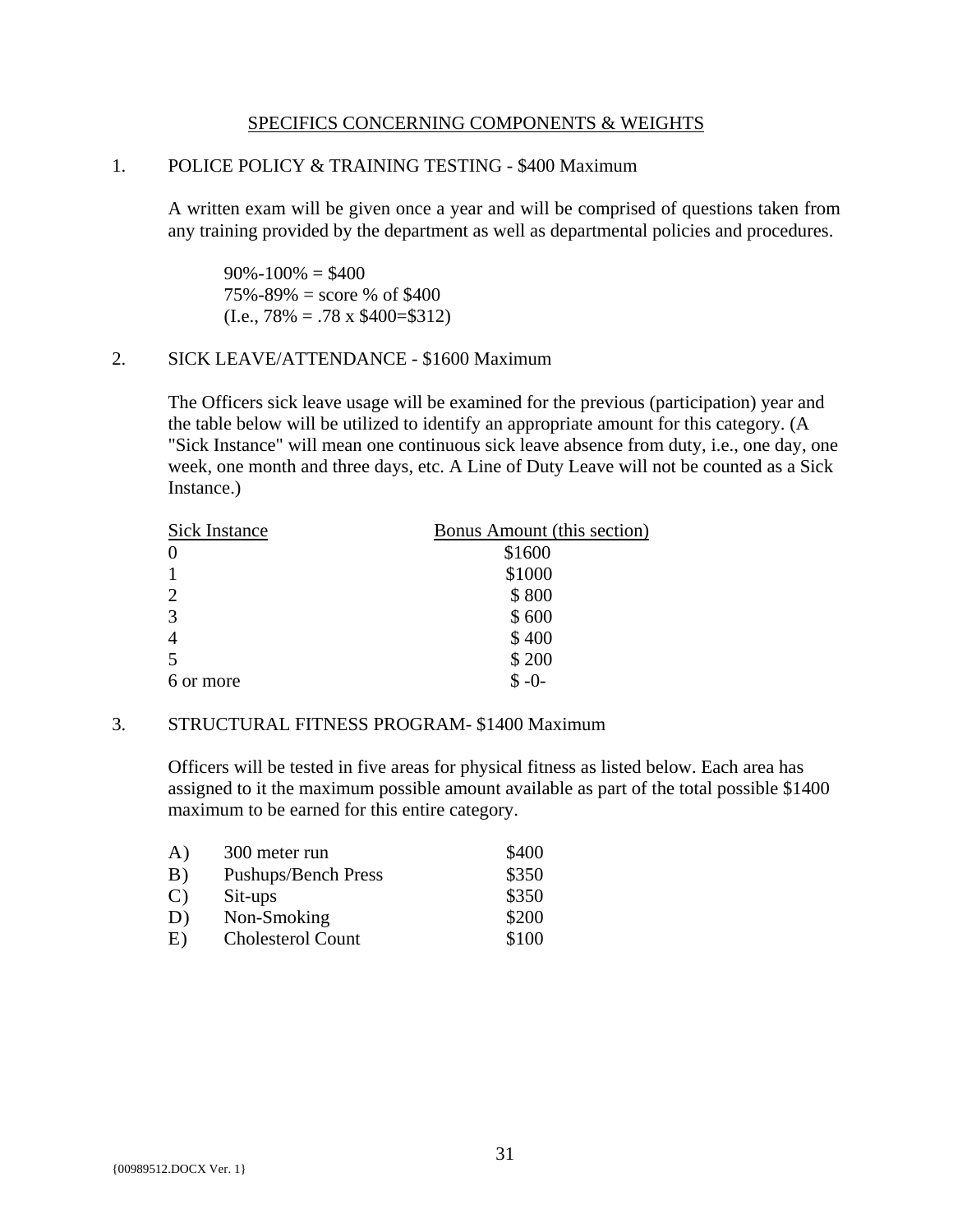#### A) 300 meter run

## 300 meter run

| Amount | $<30$ Years | 30-39       | 40-49       | $50+$       |
|--------|-------------|-------------|-------------|-------------|
|        | Male/Female | Male/Female | Male/Female | Male/Female |
| \$400  | 59/71       | 59/79       | 72/94       | 83/NA       |
| \$300  | 69/81       | 69/89       | 82/104      | 93/NA       |
| \$200  | 79/91       | 79/99       | 92/114      | 103/NA      |

No money will be earned if the officer completes the run more than 20 seconds over the CHIP standards.

#### B) Push-ups (or Bench Press)

| Amount | $<$ 30 yrs    | 30-39 yrs     | $40-49$ yrs   | $50+$ yrs     |
|--------|---------------|---------------|---------------|---------------|
|        | (Male/Female) | (Male/Female) | (Male/Female) | (Male/Female) |
| \$20   | 26/14         | 22/10         | 18/6          | 14/2          |
| \$40   | 28/16         | 24/12         | 20/8          | 16/4          |
| \$60   | 30/18         | 26/14         | 22/10         | 18/6          |
| \$80   | 32/20         | 28/16         | 24/12         | 20/8          |
| \$100  | 34/22         | 30/18         | 26/14         | 22/10         |
| \$120  | 36/24         | 32/20         | 28/16         | 24/12         |
| \$140  | 38/26         | 34/22         | 30/18         | 26/14         |
| \$160  | 40/28         | 36/24         | 32/20         | 28/16         |
| \$180  | 42/30         | 38/26         | 34/22         | 30/18         |
| \$350  | 44/32         | 40/28         | 36/24         | 32/20         |

## Bench Press

On bench press machine, weight will be set at 67% of participant's body weight. Participant is to do as many continuous repetitions as possible until exhaustion. The charts below will be used to evaluate performance.

## MALE – Age

| Amount | <30       | 30-39     | 40-49     | $50+$    |
|--------|-----------|-----------|-----------|----------|
| \$50   | $6 - 8$   | $5 - 7$   | $4-6$     | $3 - 5$  |
| \$100  | $9-11$    | $8 - 10$  | $7-9$     | $6 - 8$  |
| \$150  | $12 - 16$ | $11 - 15$ | $10 - 14$ | $9 - 13$ |
| \$200  | >16       | >15       | >14       | $>13$    |
|        |           |           |           |          |

FEMALE — Age

|  | . . |  |
|--|-----|--|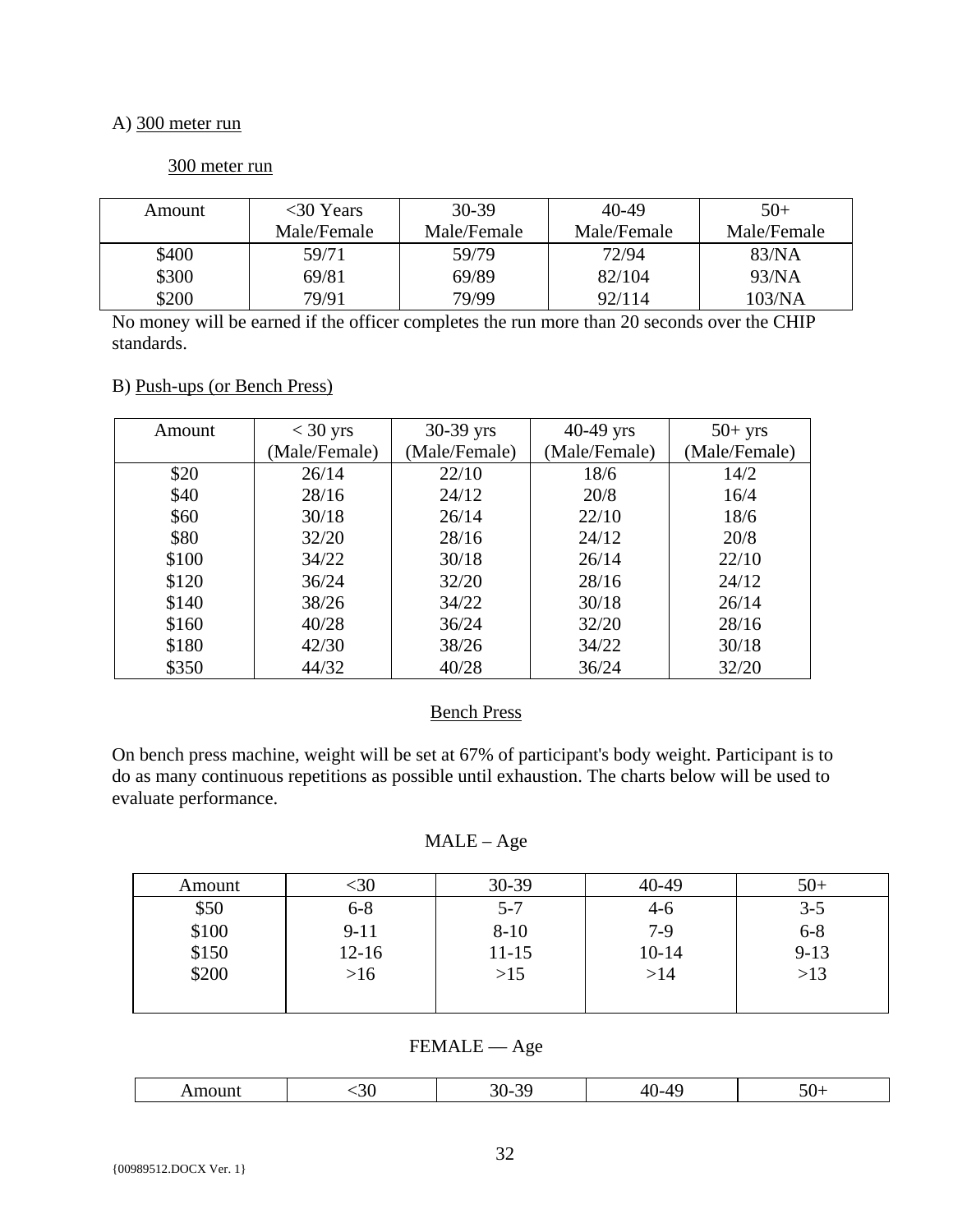| \$50  | $5 - 7$  | 4-6     | $3 - 5$  | $2 - 4$   |
|-------|----------|---------|----------|-----------|
| \$100 | $8 - 10$ | $7-9$   | $6 - 8$  | $5 - 7$   |
| \$150 | 11-14    | $10-13$ | $9 - 12$ | $8 - 11$  |
| \$200 | >14      | >13     | >12      | $>\!\!11$ |
|       |          |         |          |           |

C) Sit-ups

| Amount | $<$ 30 yrs    | 30-39 yrs     | 40-49 yrs     | $50+Years$    |
|--------|---------------|---------------|---------------|---------------|
|        | Male & Female | Male & Female | Male & Female | Male & Female |
| \$20   | 36            | 31            | 20            |               |
| \$40   | 38            | 33            | 22            | 19            |
| \$60   | 40            | 35            | 24            | 21            |
| \$80   | 42            | 37            | 26            | 23            |
| \$100  | 44            | 39            | 28            | 25            |
| \$120  | 46            | 41            | 30            | 27            |
| \$140  | 47            | 42            | 31            | 28            |
| \$160  | 48            | 43            | 32            | 29            |
| \$180  | 49            | 44            | 33            | 30            |
| \$350  | 50            | 45            | 34            | 31            |

D) Cholesterol count

 $E)$ 

| 200 or less \$100 |         |
|-------------------|---------|
| $201 - 210$       | \$90    |
| $211 - 220$       | \$80    |
| $221 - 230$       | \$70    |
| $231 - 240$       | \$60    |
| over 240          | $$ -0-$ |
| Non-Smoking       |         |
| Non-Smoker        | \$200   |

## 4. TECHNICAL AND COMMUNITY SERVICE - \$400 Maximum

Personnel will be evaluated in the following areas to determine their individual commitment to serve the department and community. Each criterion has a value assigned to it.

Technical services to the department during the year under review \$250.

(Excluded are certifications for which an employee receives extra pay, or which are required for the position held.)

Examples of technical services would include some of the following:

Dive Team, Tactical Team, Intoxilyzer Certification, Police Service, Dog Handler, Accident Team Investigator.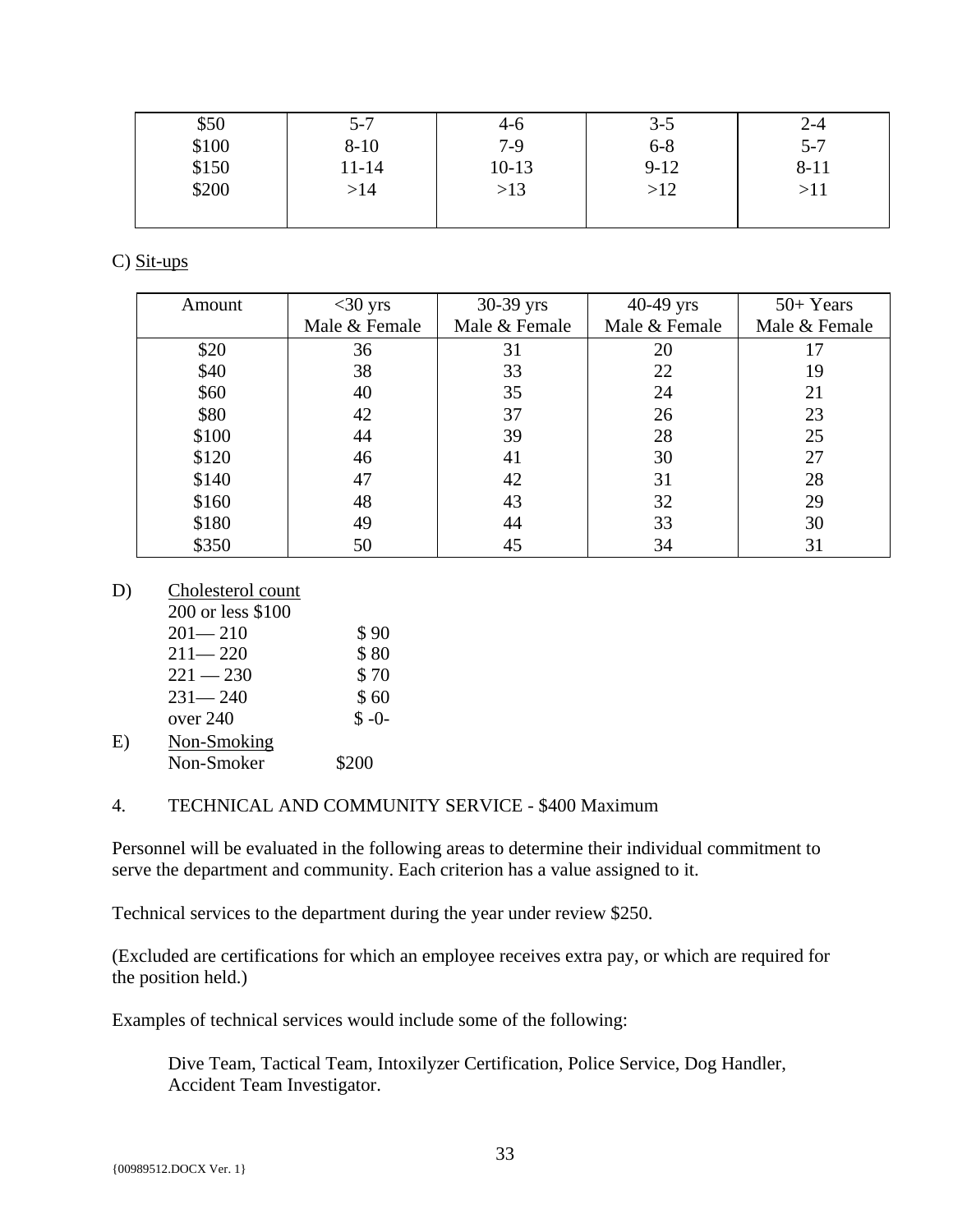Community support projects to the benefit of Westport and its citizens \$150. Request must be in writing to the Assessment Committee.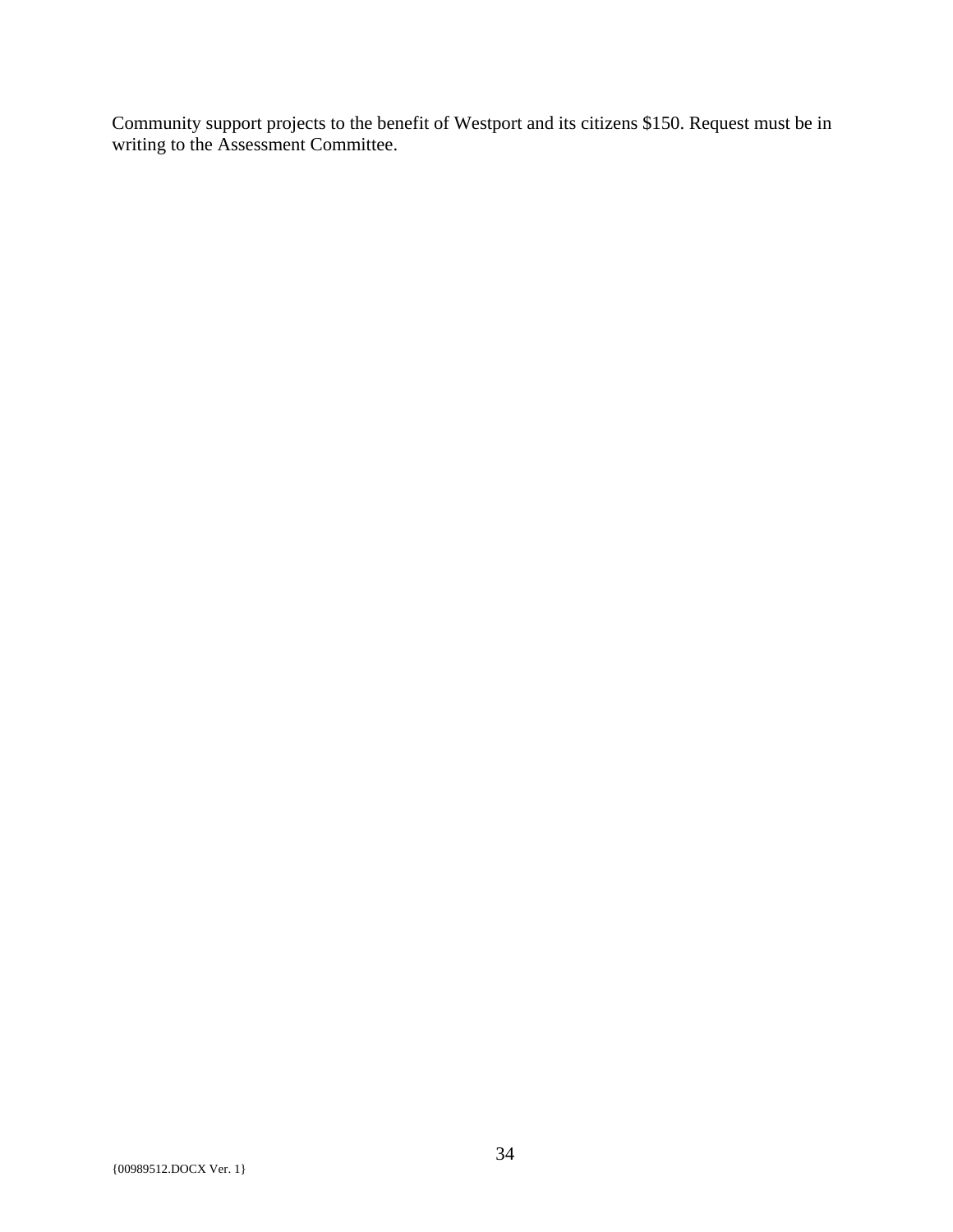## **SCHEDULE D MEMORANDUM OF AGREEMENT**

This Memorandum of Agreement is entered into by the Town of Westport (the "Town") and the Westport Police Local #2080, Council #4 AFSCME, AFL-CIO (the "Union').

WHEREAS, the Board and Union are Parties to a collective bargaining agreement ("CBA") that expires by its terms on June 30, 2016; and

WHEREAS, in the process of negotiating a successor CBA, the issue of selection of field training officers (FTO) was discussed and the qualification for said position; and

NOW THEREFORE, in the spirit of cooperation and in order to avoid arbitration, the Parties agree as follows:

- 1. Officers serving as Corporal as of the ratification date will continue as Corporals.
- 2. The Corporal position shall be open to any member of the Union with three (3) or more years of law enforcement experience with the Westport Police Department. Effective upon ratification of this Agreement, eligible officers may apply for a posted Corporal vacancy or vacancies. The posting shall be for 14 days. Applicants will be interviewed by the Chief. The Chief will appoint the applicant for Corporal in his discretion based upon Patrol Supervisor recommendations.
- 3. These Corporals shall assume FTO responsibilities.
- 4. Corporal pay shall be 2.5% higher than corresponding patrol officer rates.
- 5. There shall be a minimum of six (6) Corporals.
- 6. Corporals shall continue to work their chosen shift, regardless of the rank.
- 7. Corporals shall receive supervisor's training and FTO training.
- 8. An absent Corporal need not be replaced by a Corporal; nor shall a patrolman filling in for a Corporal receive Corporal pay.
- 9. Corporals shall not be used as substitutes for Sergeants or Lieutenants.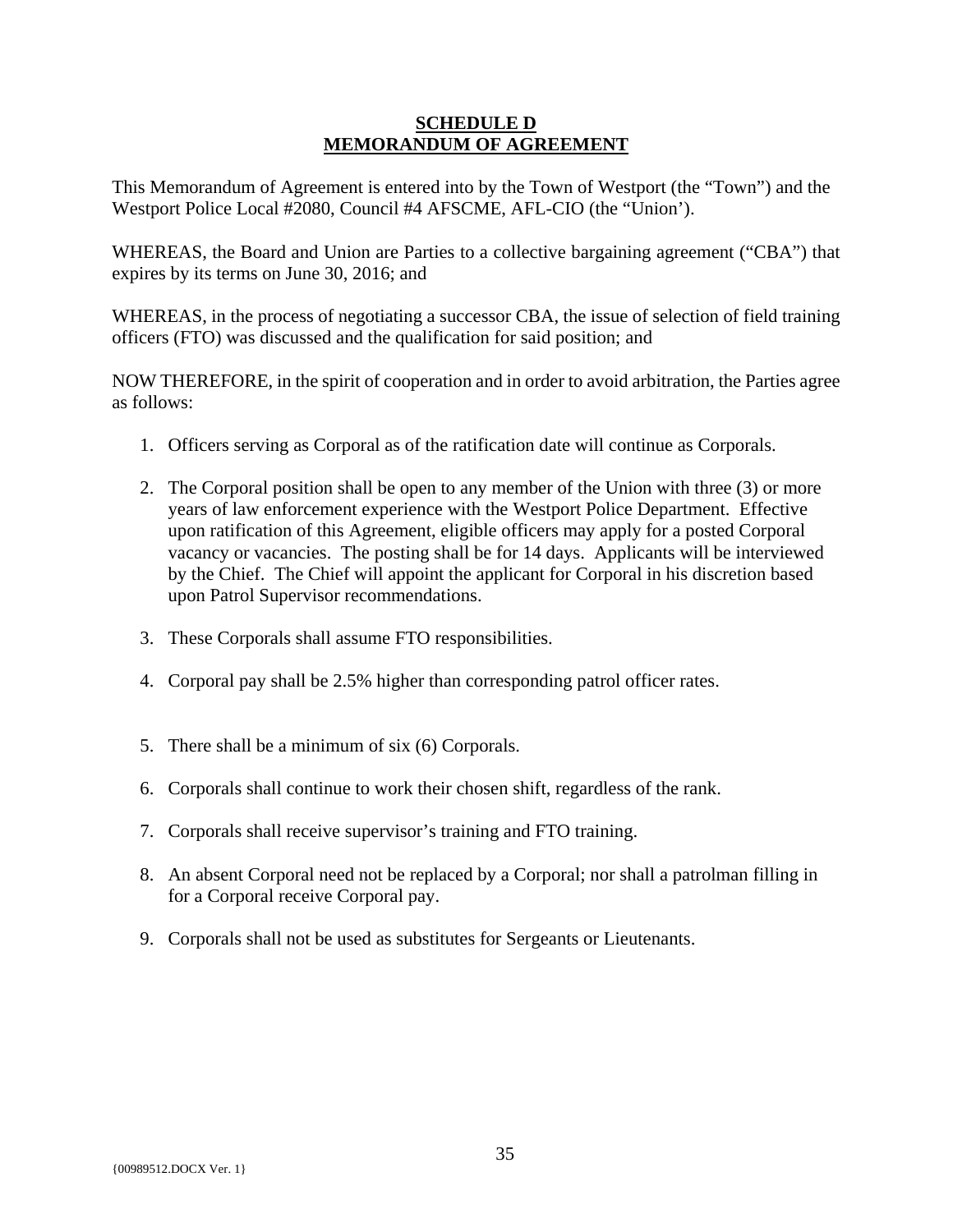James Marpe **Howard Simpson** 

TOWN OF WESTPORT **WESTPORT POLICE LOCAL** #2080, COUNCIL #4 AFSCME, AFL-CIO

By\_\_\_\_\_\_\_\_\_\_\_\_\_\_\_\_\_\_\_\_\_\_\_\_\_\_\_\_\_\_\_\_\_ By: \_\_\_\_\_\_\_\_\_\_\_\_\_\_\_\_\_\_\_\_\_\_\_\_\_\_

First Selectman By: <u>Howard Simpson</u><br>First Selectman President, Local #2080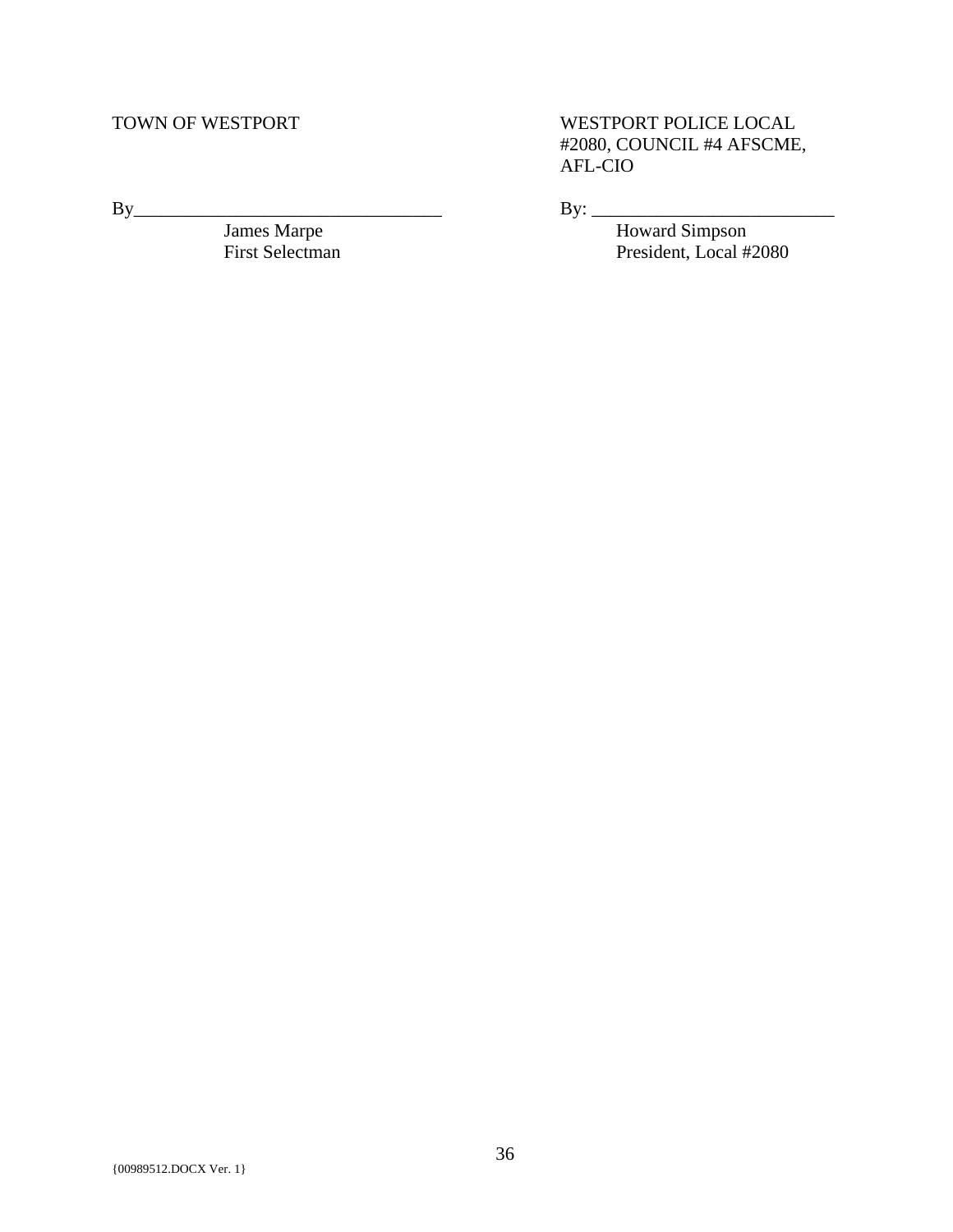#### **SCHEDULE E**

#### **MEMORANDUM of UNDERSTANDING**

THIS MEMORANDUM OF UNDERSTANDING ("MOU") is made by and entered into this  $\frac{1}{26}$  day of August, 2016 by and between the TOWN OF WESTPORT (the "Town"), and LOCAL 2080 Council #4, AFSCME, AFL-CIO (the "Union").

#### RECITALS:

Whereas, the "Union" has filed a grievance dated May 14, 2016 alleging the А. "Town" is in violation of Article 25, Section 2 of the current Collective Bargaining Agreement and that the "Town" disagrees,

NOW, THEREFORE, the Parties agree as follows:

The "Town" agrees to pay each police officer who is eligible and who declines 1. health and prescription coverage and who is not covered by another "Town" sponsored plan an annual stipend for opting out of Single of Two Thousand Dollars (\$2,000), Single Plus One, Three Thousand Five Hundred (\$3,500) and for Family coverage, Five Thousand (\$5,000).

2. The stipend shall be taxable as ordinary income to the employee.

3. The employee must provide proof that he or she has coverage through a group plan.

 $4.$ The stipend will commence on July 1, 2016 will be paid one half on July 1 and one half on January1. Should an employee terminate the "Town" retains the right to recover, on a pro-rata basis, the amount paid from any monies owed such as vacation pay,

The stipend will not be included for pension purposes or any other calculation 5. such as vacation, holiday pay, sick or personal days.

The stipend will be payable to any current WPD employee who presently or in the 6. future opts out of "Town" health and prescription coverage. Anyone hired after the dating and signing of this MOU will not be eligible to collect the stipend. However, this agreement does include any future employee(s) who, at the time of the signing of the MOU, currently have a conditional offer of employment from the police department.

7. The parties agree that this issue shall not be included in the current negotiations for a successor Collective Bargaining Agreement as an item for negotiation.